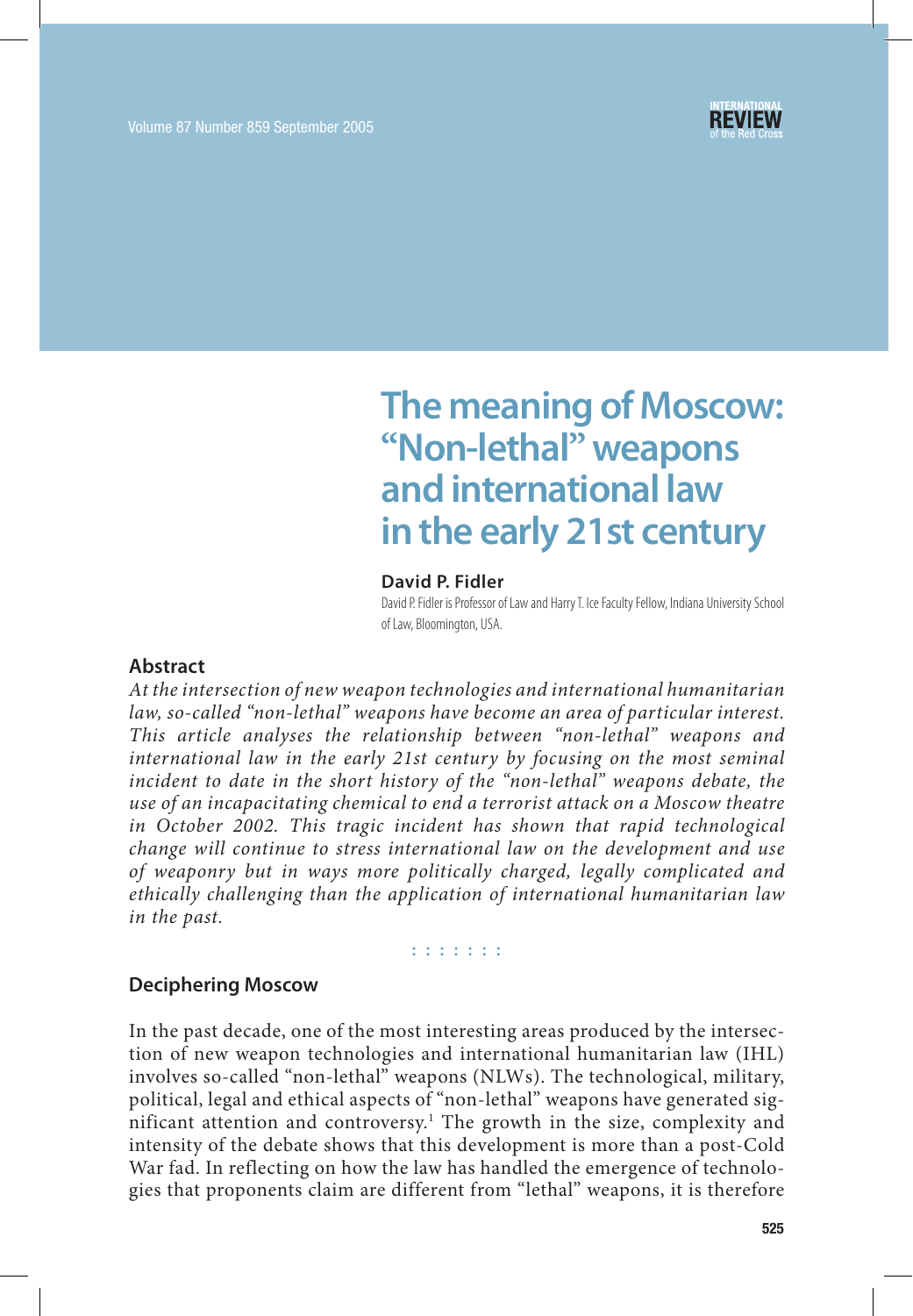appropriate to take stock of "non-lethal" weapons in relation to international humanitarian law specifically and international law in general. This article analyses the relationship between "non-lethal" weapons and international law in the early twenty-first century by focusing on the most seminal incident to date in the short history of the "non-lethal" weapon debate — the use of an incapacitating chemical to end a terrorist attack on a Moscow theatre in October 2002.

The emergence of weapon technologies is often defined by historical moments when their use tangibly reveals policy, legal and ethical issues that previously were abstract. The deployment of chemical weapons on World War I battlefields still contributes to how people think about such weapons. Perceptions of biological weapons are likewise darkened by the horrors of Japanese experimentation with them in China before and during World War II. The atomic explosions that devastated Hiroshima and Nagasaki in August 1945 continue to cast a pall over nuclear weapons. At the time of writing this article, the most significant real-world event to affect the NLW debate has been the use of an incapacitating chemical in Moscow in 2002. Although most relevant to the controversies surrounding "non-lethal" chemical weapons, the Moscow incident has broader implications for the relationship between NLW developments and the rules of international law examined below.

The article begins by reviewing how the debate on NLWs and international law unfolded prior to the Moscow incident. That period found many people, including myself,<sup>2,3</sup> analysing the development and use of various NLWs in terms of existing international law, especially international law on arms control and IHL. These efforts revealed disagreements between proponents and sceptics as to international law's role in NLW development and use. In the absence of concrete events, evidence or data, the dialogue between proponents and sceptics retained an abstract quality that featured more conceptual speculation than empirical analysis.4

The article then describes the Moscow theatre incident and how this crisis transformed abstract features of the NLW debate into an actual life-anddeath event of far-reaching importance. One of the most important effects of

The literature on NLWs is now voluminous. For one bibliography on NLWs compiled by the Air University Library at Maxwell Air Force Base, see Non-Lethal Weapons, August 2004, at <http://www.au.af.mil/au/aul/ bibs/soft /nonlethal.htm>. Bibliography updates on NLWs are provided in the periodic Bradford Non-Lethal Weapons Research Project Reports, at <http://www.brad.ac.uk/acad/nlw/research\_reports/> (last visited 22 June 2005).

<sup>2</sup> David P. Fidler, "The international legal implications of 'non-lethal' weapons", *Michigan Journal of International Law*, Vol. 21, 1999, pp. 51-100.

<sup>3</sup> David P. Fidler, "'Non-lethal' weapons and international law: Th ree perspectives on the future", *Medicine, Confl ict and Survival*, Vol. 17, 2001, pp. 194-206.

<sup>4</sup> In 1999, I argued, for example, that "[g]iven the embryonic nature of 'non-lethal' weapons development and integration into military forces and strategies, much of the international legal analysis unfolds in a vacuum of precedent, which gives the analysis an abstract and, at times, speculative quality." Fidler, *op. cit.* (note 2), p. 55.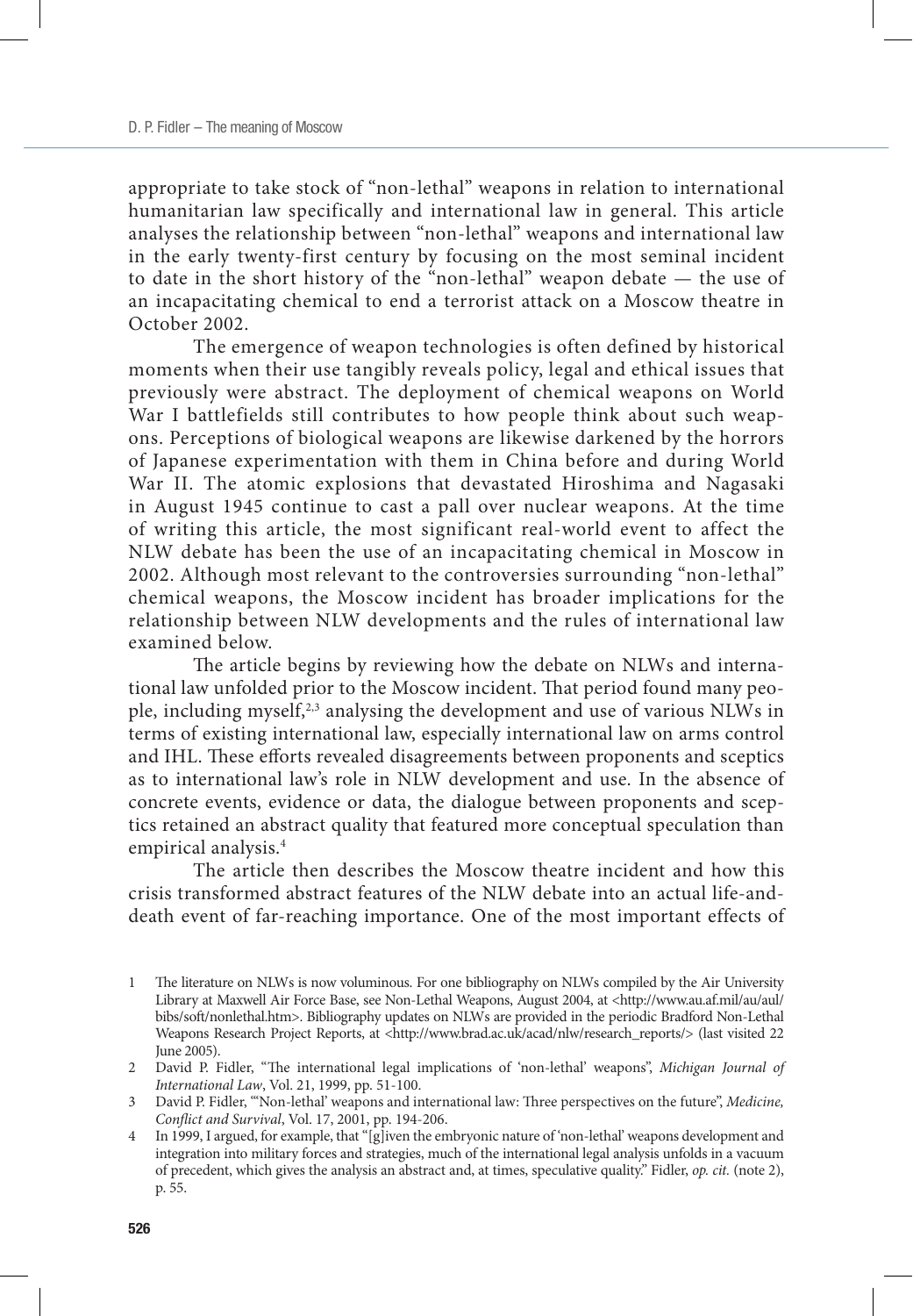

the Moscow incident was to focus attention on how the Chemical Weapons Convention  $(CWC)^5$  regulated the use of incapacitating chemicals for law enforcement purposes, and the article interprets this aspect of the CWC in light of what happened in Moscow. Finally, the present and future relationship between NLWs and international law is examined in light of the aftermath of Moscow.

# **Before Moscow: The debate on NLWs and international law**

The debate about the international legal implications of NLWs only developed in the latter half of the 1990s in response to increased interest in such weapons among military forces around the world, and particularly in the United States. Before then, international law had addressed weapons designed, or claimed, to be less lethal than conventional weapons. Treaties on biological, chemical, and conventional weapons regulated "non-lethal" capabilities. The Biological and Toxin Weapons Convention (BWC) prohibited the development of "non-lethal" biological weapons, whether for anti-personnel or antimatériel purposes.6 The CWC banned the development and use of chemical weapons, defined to include toxic chemicals that cause temporary incapacitation.7 In addition, the CWC prohibited the use of riot control agents (RCAs) as a method of warfare.<sup>8</sup> States added a protocol to the UN Conventional Weapons Convention in 1995 outlawing the use of laser weapons designed to cause permanent blindness.9

Although these examples are of international law regulating "non-lethal" weapons capabilities, no discourse centred on such weapons existed in international law before the mid-1990s. Growth in military and, to a lesser extent, law enforcement<sup>10</sup> interest in the latter half of the 1990s stimulated international legal analysis specifically of NLWs as a new category of weapons. (See Table 1 for descriptions of technologies.) Experts responded to claims that this weaponry was different not only technologically but also ethically from weapons that international law had long been trying to regulate through arms control treaties and IHL.

<sup>5</sup> Convention on the Prohibition of the Development, Production, Stockpiling and Use of Chemical Weapons and on their Destruction, 13 January 1993, UNTS, Vol. 1974, p. 317 (hereinafter CWC).

<sup>6</sup> Convention on the Prohibition of the Development, Production and Stockpiling of Bacteriological (Biological) and Toxin Weapons and on their Destruction, 10 April 1972, *International Legal Materials*, Vol. 11, 1972, p. 309 (hereinafter BWC).

<sup>7</sup> Arts. I.1 and II.2, CWC.

<sup>8</sup> Art. I.5, CWC.

<sup>9</sup> Protocol on Blinding Laser Weapons (Additional Protocol IV to the UN Convention on Prohibitions or Restrictions on the Use of Certain Conventional Weapons Which May be Deemed to be Excessively Injurious or to Have Indiscriminate Effects of 1980), 13 October 1995, UN Doc. CCW/CONF.I/7, 12 October 1995.

<sup>10</sup> NLWs were, of course, familiar to law enforcement agencies by the latter half of the 1990s because police and internal security forces had long used such weapons as plastic bullets, bean-bag rounds, riot control agents, water cannons, and batons. Law enforcement involvement and interest in NLWs seemed, however, to pick up at the same time military forces began to look more seriously at deploying these weapon technologies.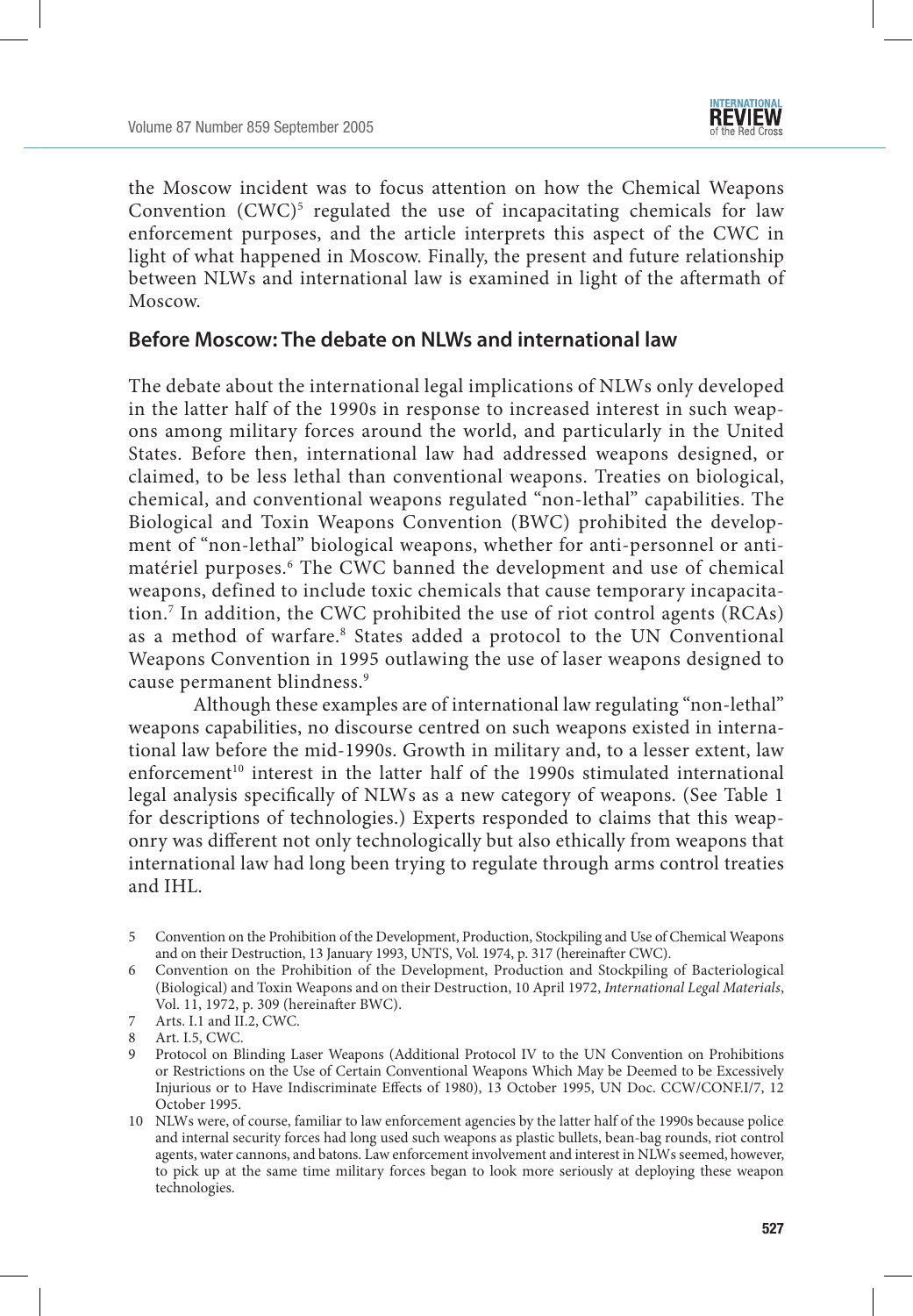| <b>NLW Technology</b> | <b>Examples</b>                                                                                                                                                                                                     |
|-----------------------|---------------------------------------------------------------------------------------------------------------------------------------------------------------------------------------------------------------------|
| Kinetic energy        | Impact munitions (foam rubber projectiles, wooden<br>dowels, bean bags, plastic bullets, water cannons, ring<br>airfoil projectile)                                                                                 |
| Barriers and          |                                                                                                                                                                                                                     |
| entanglements         | Devices to slow the progress of and stop vehicles or<br>boats (e.g. nets, chains, spikes, rigid foams)                                                                                                              |
| Electrical            | Electro-muscular disruption technology (e.g. Taser<br>stun guns, retractable "stun sword," exoskeleton<br>stun weapon, wireless electrical weapon (e.g. Close<br>Quarters Shock Rifle), laser-induced plasma weapon |
| Acoustic              | Acoustic generators, acoustic cannon, long-range<br>acoustic devices                                                                                                                                                |
| Directed energy       | High power microwave, millimeter wave, lasers,<br>pulsed energy projectile weapon                                                                                                                                   |
| Chemical              | RCAs, malodorants, anti-traction materials, obscur-<br>ants, sticky foam, anti-matériel chemicals, defoliants/<br>herbicides                                                                                        |
| Chemical/biochemical  | Calmatives, convulsants, incapacitants                                                                                                                                                                              |
| Biological            | Anti-matériel microorganisms, anti-crop agents                                                                                                                                                                      |
| Combined technologies | Flash-bang grenades, kinetic + chemical dispersal<br>devices, optical + chemical dispersal devices                                                                                                                  |
| Delivery systems      | "Non-lethal" munitions (e.g. mortar shells), land-<br>mines, unmanned vehicles and vessels, encapsulation/<br>microencapsulation                                                                                    |

Table 1. Leading NLW Technology Areas<sup>11</sup>

The debate about the implications of NLWs for international law unfolded in a manner that heightened the debate's controversy. Generally speaking, the main thrust of international law with respect to weapon technologies in the late nineteenth century and most of the twentieth century was to craft and apply rules governing increasingly destructive and deadly weapons.12

"Non-lethal" weapons did not, however, fit into this pattern. As defined by the US Department of Defense, NLWs are weapons "that are explicitly

<sup>11</sup> Nicholas Lewer and Neil Davison, "Non-lethal technologies: An overview," *Disarmament Forum*, 2005, pp. 37-51; Neil Davison and Nicholas Lewer, *Bradford Non-Lethal Weapons Research Project Research Report No. 7*, May 2005; and Neil Davison and Nicholas Lewer, *Bradford Non-Lethal Weapons Research Project Research Report No. 6*, October 2004.

<sup>12</sup> This is best exemplified by the problem nuclear weapons presented for IHL — a topic addressed in 1996 in an advisory opinion by the International Court of Justice. See *Legality of the Threat or Use of Nuclear Weapons, Advisory Opinion*, 8 July 1996, *ICJ Reports*, 1996, p. 226.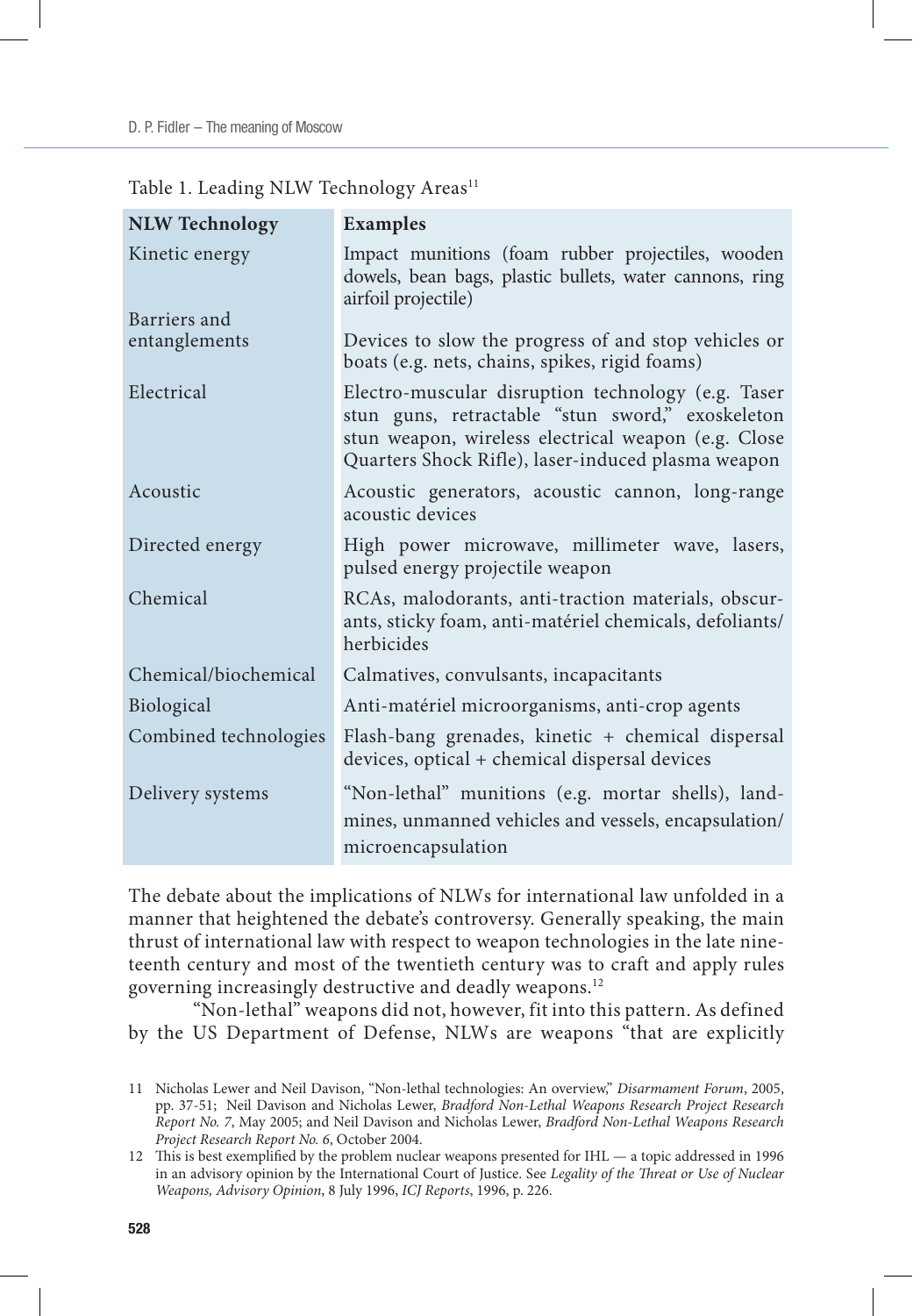

designed and primarily employed so as to incapacitate personnel or material, while minimizing fatalities, permanent injury to personnel, and undesired damage to property and the environment."<sup>13</sup> Defined in this way, "non-lethal" weapons echoed IHL's objective of making armed conflict more humane.14 In addition, exploration of NLWs was driven to some degree by the constraints IHL imposed on military forces engaging in non-traditional operations, such as peacekeeping. This seeming convergence of interests created a context in which military forces and international humanitarian lawyers and experts could perhaps embrace these new weapon technologies together.

That embrace did not occur. "Non-lethal" weapon advocacy met with scepticism from policy analysts, international lawyers, and those involved in international humanitarian work.<sup>15</sup> Many people wondered why such experts were challenging more humane ways of warfare and peacekeeping. Although simplistic, the question threatened to wrong-foot those not enthusiastic about NLWs. Sceptics responded by pointing to the many unanswered questions for which international law required answers before weapons could legitimately be deployed.<sup>16</sup> Nothing epitomized the distance separating advocates and sceptics better than disagreements about the moniker "non-lethal weapons."<sup>17</sup> For proponents, this description encapsulated the technological and ethical distinctiveness of these weapons. For sceptics, the moniker was misleading because it gave moral status to weapons simply by virtue of their technology and not on the basis of legal and ethical analysis of why, how and where they are used.

This disagreement affected the international legal debate. Convinced that NLWs were ethically distinct weapons, proponents questioned international legal rules that might restrict development and use of NLWs and broached the need to consider changing such rules. A number of NLW advocates argued

- 13 Policy for Non-Lethal Weapons, US Department of Defense Directive No. 3000.3, para. C (9 July 1996). See also NATO Policy on Non-Lethal Weapons, NATO, 13 October 1999, at <http://www.nato.int/docu/ pr/1999/p991013e.htm> (last visited 22 June 2005)("Non-Lethal Weapons are weapons which are explicitly designed and developed to incapacitate or repel personnel, with a low probability of fatality or permanent injury, or to disable equipment, with minimal undesired damage or impact on the environment.").
- 14 Jonathan D. Moreno, "Medical ethics and non-lethal weapons," *American Journal of Bioethics*, Vol. 4, 2004, p. W1 (noting that "NLWs seem to advance one of Augustine's requirements for just war: that only as much force be used as necessary for the task.").

15 Well-known early critiques of NLWs include Malcolm Dando, *A New Form of Warfare: The Rise of Non-*Lethal Weapons, Brassey's, London, 1996; Nicholas Lewer and Steven Schofield, *Non-Lethal Weapons: A Fatal Attraction?*, Zed Books, London, 1997; and Robin Coupland, "'Non-lethal' weapons: Precipitating a new arms race," *British Medical Journal*, Vol. 315, 1997, p. 72.

16 For example, 1977 Additional Protocol I requires States Parties to assess the legality of any new weapons, means or methods of warfare. Additional Protocol (I) to the Geneva Conventions of 12 August 1949, and Relating to the Protection of Victims of International Armed Conflicts, 8 June 1977, UNTS, Vol. 1125, p. 3, Art. 36. On this obligation, see Isabelle Daoust, Robin Coupland, and Rikke Ishoey, "New wars, new weapons? The obligation of States to assess the legality of means and methods of warfare," *International Review of the Red Cross*, Vol. 84, No. 846, June 2002, pp. 345-363; Justin McClelland, "The review of weapons in accordance with Article 36 of Additional Protocol I," *International Review of the Red Cross*, Vol. 85, No. 850, June 2003, pp. 397-415.

17 For discussion of the term "non-lethal weapons," see Brian Rappert, *Non-Lethal Weapons as Legitimating*  Forces? Technology, Politics and the Management of Conflict, Frank Cass, London, 2003, pp. 17-34.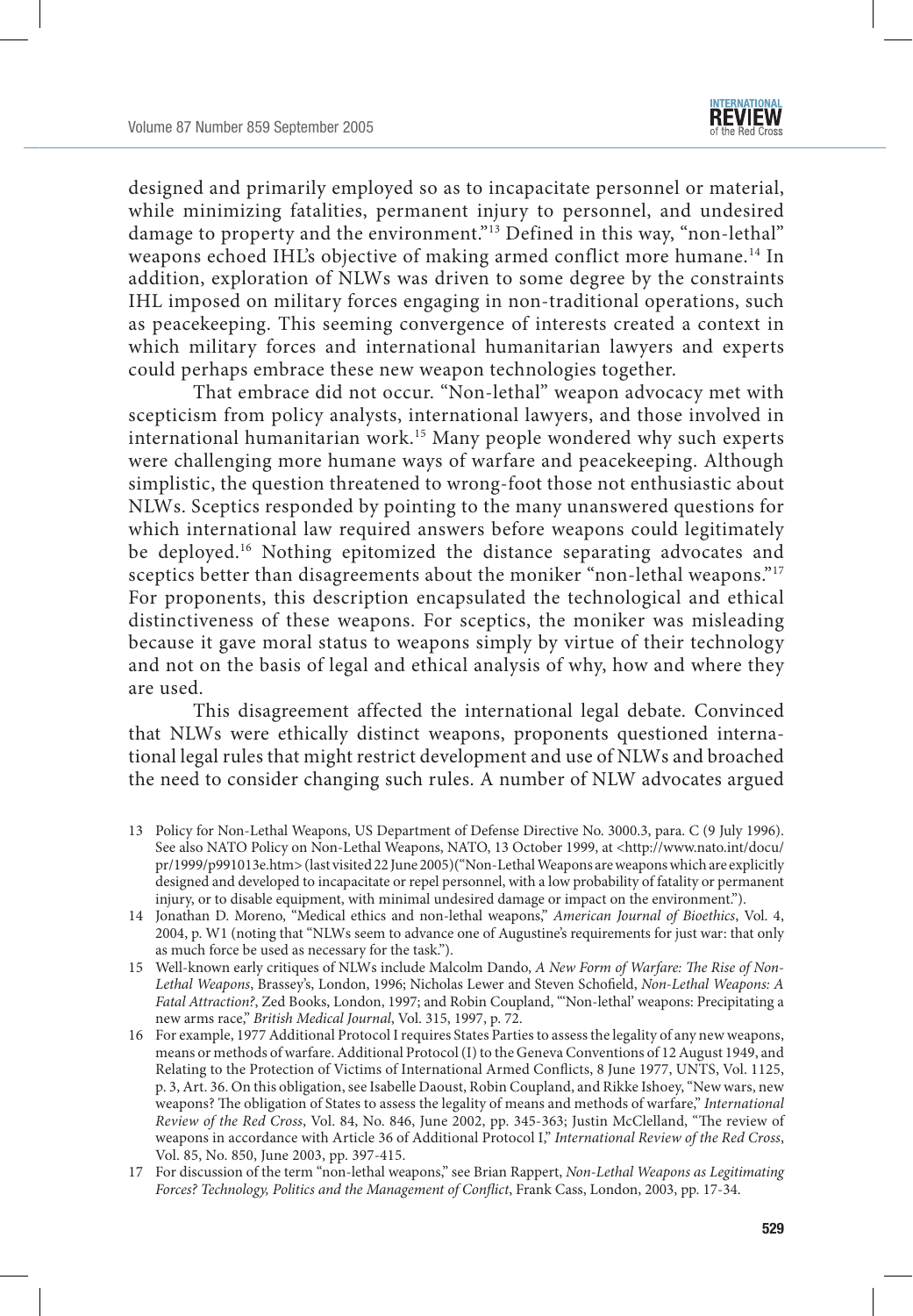that treaties restricting their development should be amended.18 This position highlighted the restrictions of the BWC and the CWC on development of "nonlethal" biological and chemical weapons.

But sometimes the proponents' views hinted at more radical ideas, such as rethinking the moral framework that had historically guided international law on armed conflict and replacing it with one that recognized new military and ethical contexts made possible by NLW technologies.<sup>19</sup> This radical perspective can be sensed in the potential impact of "non-lethal" weapons on the traditional international humanitarian law rule prohibiting the use of weapons intentionally against civilian populations.<sup>20</sup> Advocacy for NLWs raised the question whether this prohibition was ethically sustainable, given the increasing likelihood of armed conflict in urban areas. Would not the intentional use of an NLW against mixed combatant and non-combatant populations create the possibility of causing fewer civilian deaths and casualties than would result from limiting military forces to "lethal" weapons in an environment where making distinctions between combatants and non-combatants proves next to impossible and militarily disadvantageous?<sup>21</sup>

Convinced that "non-lethal" weapons were simply weapons without any special ethical status, sceptics applied existing international law on arms control, use of force, armed conflict, and human rights to argue that these weapons generated many serious legal and ethical questions that should not be obscured by "non-lethal" rhetoric. Moreover, sceptics insisted that development and use of NLWs must comply with existing, and future, international law.22 Opposition was strongest when proponents argued that important international legal rules should be changed or rejected to make way for NLWs. Alarm bells rang loudest with respect to "non-lethal" weapons that potentially could undermine the BWC and CWC.23

Proponents and sceptics agreed, however, on one thing: the debate on "non-lethal" weapons and international law was mainly about future technologies, not NLWs deployable in the latter half of the 1990s and early 2000s. Although this debate covered plastic bullets, bean-bag rounds, entangling nets, caltrops, sticky foam, riot control agents, flash-bang grenades, and simi-

- 19 In earlier writing, I called this position the "radical change perspective." *Ibid.*, pp. 201-204.
- 20 Robin Coupland, "'Calmatives' and 'incapacitants': Questions for international humanitarian law brought by new means and methods of warfare with new effects?," in Davison and Lewer 2004, *op. cit.* (note 11), p. 35, p. 38 ("Another major concern in relation to 'non-lethal' weapons is that their proponents propose they be used by soldiers against civilians when necessary.").
- 21 Jefferson D. Reynolds, "Collateral damage on the 21st century battlefield: Enemy exploitation of the law of armed conflict, and the struggle for a moral high ground," Air Force Law Review, Vol. 56, 2005, p. 1, pp. 99-100 ("Perhaps most promising of all are non-lethal weapons that can be applied against enemy combatants commingled with civilians.").
- 22 In earlier writing, I called this the "compliance perspective." Fidler, *op. cit.* (note 3), pp. 198-199.
- 23 "Non-lethal' weapons, the CWC and the BWC," *CBW Conventions Bulletin*, No. 61, September 2003, p. 1 (arguing that "as investment mounts in emergent 'non lethal weapons' (NLW) technologies, it becomes increasingly urgent that the threat they pose to the CWC and BWC regime be recognised.").

<sup>18</sup> In earlier writing, I referred to these arguments as the "selective change perspective." Fidler, *op. cit.* (note 3), pp. 199-201.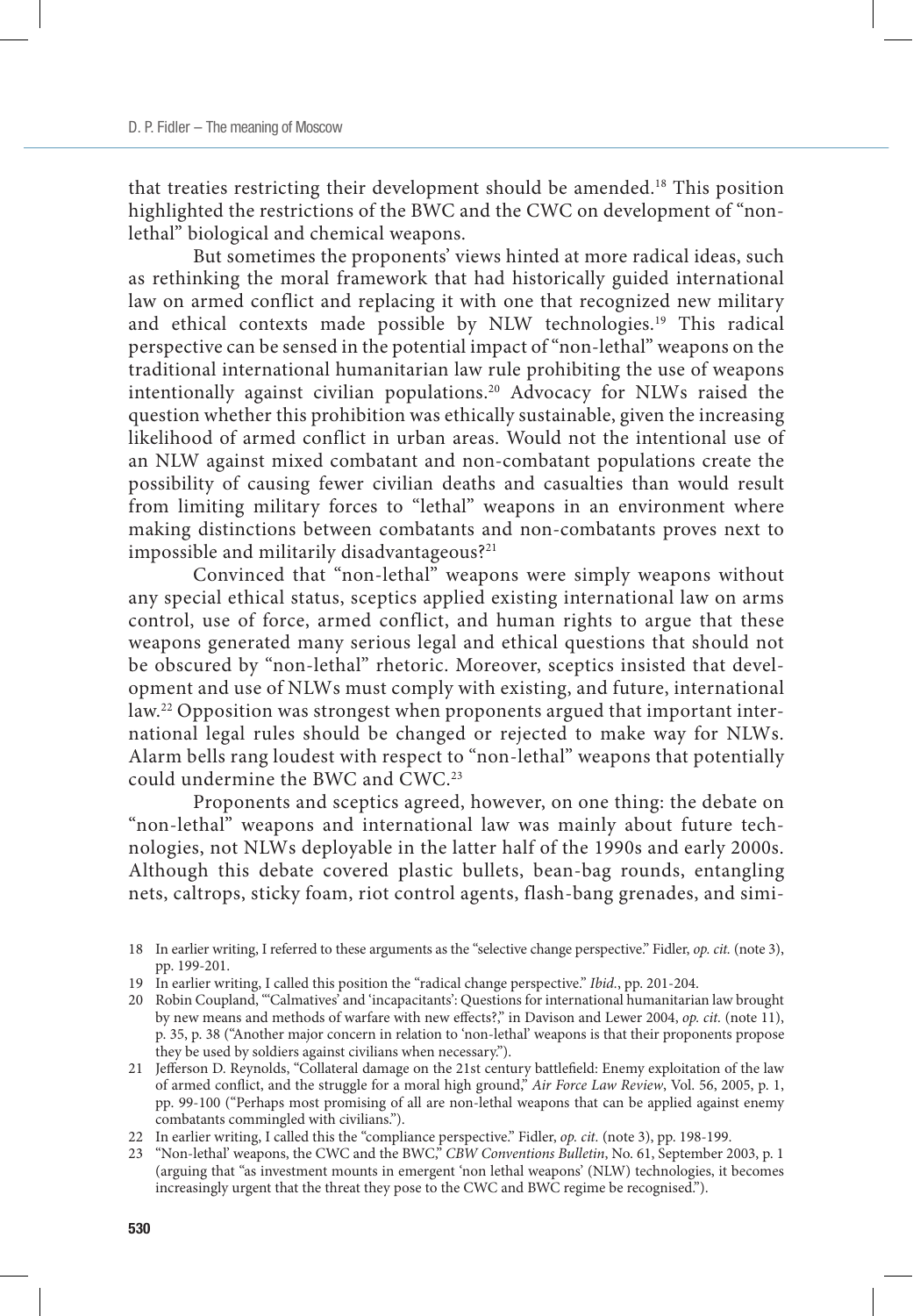lar technologies, such low-tech NLWs were not the most important issue for their proponents and sceptics. The existing generation had limited capabilities because they utilized mainly short-range mechanical, chemical or kinetic technologies. The debate was really about what people called the "Buck Rogers stuff," the next generation of NLWs that would harness higher-tech kinetic, acoustical, electrical, electromagnetic, biological, chemical and other potential futuristic capabilities, such as nanotechnology.<sup>24</sup>

For this reason, advocates and sceptics were largely engaging in "crystal ball" speculation in analysing how "non-lethal" weapons might affect armed conflict. Advocates believed NLWs could make battlefields less lethal; sceptics cautioned that these weapons could act as force multipliers for "lethal" weapons, making battlefields more, not less, deadly. From an international legal perspective, such speculation differed depending on the "density" of the international legal regime relevant to a given NLW technology. The most concentrated regimes banned both the development and use of certain technologies, such as the general prohibitions on biological and chemical weapons.

The less concentrated regimes did not specifically ban certain technologies but applied general rules to the development and use of weapons. For example, no treaty directly regulates the development or use of a microwave weapon. However, IHL applies general disciplines to any use of a microwave weapon, including requirements that such use must distinguish between combatants and non-combatants<sup>25</sup> and must not cause superfluous injury or unnecessary suffering to combatants.<sup>26</sup> For want of either the new technologies or empirical data on their use, discourse about NLWs in the areas where international legal regulation was less concentrated was the most speculative, often because the outcome of analysis depended on the actual intent and behaviour of soldiers.

The "crystal ball" context had, however, two effects that put the proponents on the defensive. First, the case for developing the next generation of technologies largely hinged on their "non-lethality." Without being able to establish that a new technology was empirically "non-lethal," the ethical force for developing such a technology was weaker. Data on the human effects of most current or proposed NLWs were non-existent, scant or not supportive of a claim for "non-lethality."27 Proponents had thus taken the debate down a

<sup>24</sup> Center for Responsible Nanotechnology, Dangers of Molecular Manufacturing, at <http://www.crnano.org/ dangers.htm#arms> (last visited 22 June 2005), describing possible implications of nanotech weapons.

<sup>25</sup> Jean-Marie Henckaerts, "Study on customary international humanitarian law: A contribution to the understanding and respect for the rule of law in armed conflict," *International Review of the Red Cross*, Vol. 87, No. 857, March 2005, p. 175, p. 198 (stating that, under customary IHL, "[t]he parties to the conflict must at all times distinguish between civilians and combatants. Attacks may only be directed against combatants. Attacks must not be directed against civilians.").

<sup>26</sup> *Ibid.*, p. 204 (stating that, under customary IHL, "[t]he use of means and methods of warfare which are of a nature to cause superfluous injury or unnecessary suffering is prohibited.").

<sup>27</sup> Fidler, *op. cit.* (note 2), p. 62 (describing studies at the end of the 1990s which concluded that no existing NLWs met criteria for qualifying as "non-lethal"). For more recent descriptions of health impact issues, see Lewer and Davison, *op. cit.* (note 11), p. 48-49; Davison and Lewer 2005, *op. cit.* (note 11), p. 28.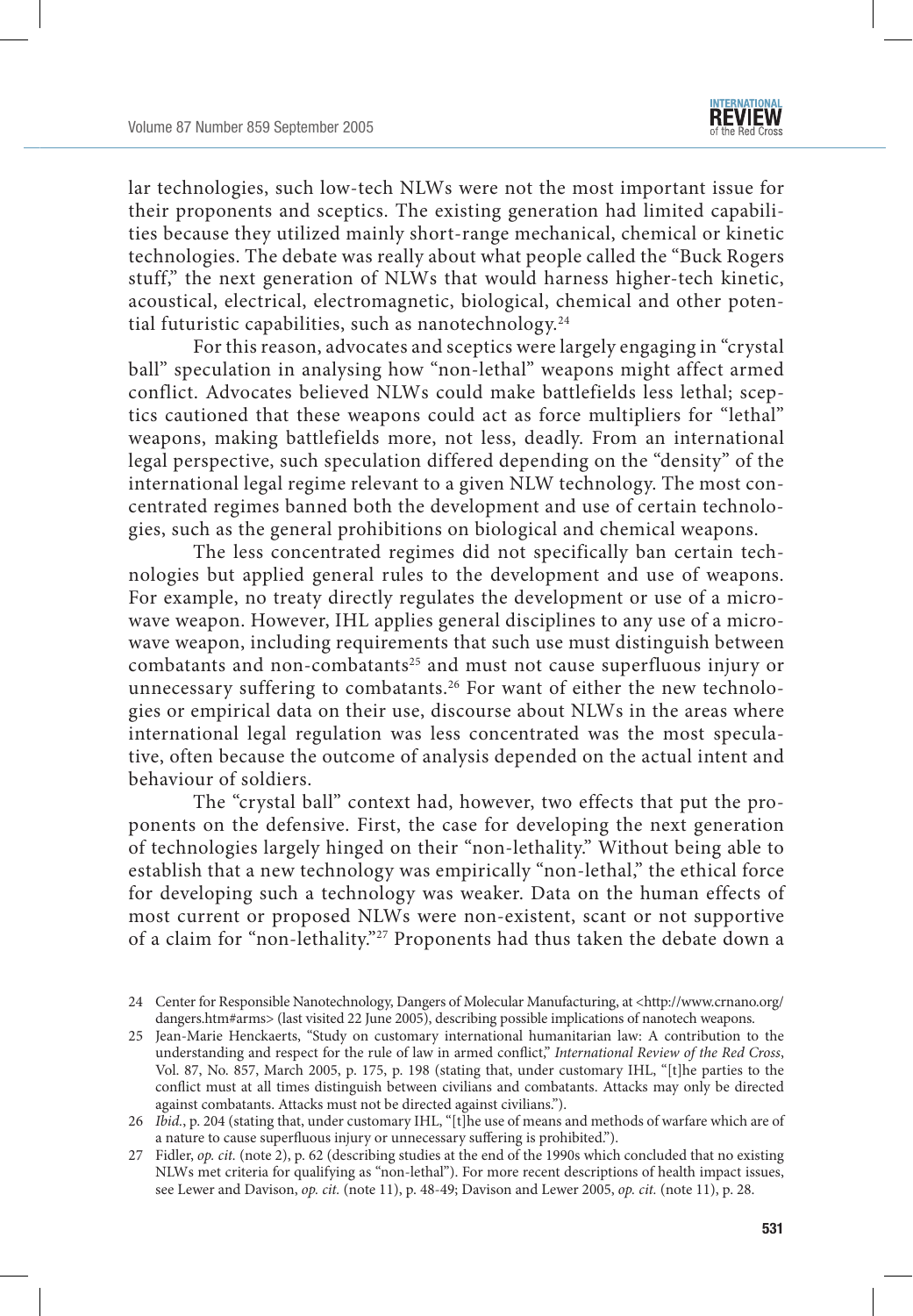path that required them to establish the human effects of NLW technologies. The ethical threshold they set imposed an empirical price on research and development  $(R&D)$  that had yet to be paid.<sup>28</sup>

The second effect also resulted from ethical claims advocates made. If non-lethal weapons were ethically superior, some experts asked, then, ethically, do governments have an obligation to use these weapons first before resorting to "lethal" force? Proponents countered this ethical argument with a legal one: international law does not require the use of "non-lethal" force before the use of "lethal" force in armed conflict.<sup>29</sup> Although correct in terms of international law, the legal response did not answer the ethical question. How could one advocate the development of ethically superior weapons and not have an ethical obligation to use such weapons before "lethal" ones? To be sure, this question leaves out much that would be ethically relevant to the choice of weapons in armed conflict, but it brought potential ethical inconsistencies in NLW advocacy to light. Such ethical questions combined with empirical uncertainty about the human effects of NLW technologies, created difficulties for their proponents in the international legal debate.

The emergence of sustained debate about "non-lethal" weapons and international law in the latter half of the 1990s revealed that neither side had bested the other in the initial test of strength and that both were gearing up for issues that would be raised by pursuit of more high-tech NLWs. Despite increasing numbers of conferences, articles, books and reports, missing from the debate was an event that would sharpen issues and expand political and policy interest in the questions being examined by NLW proponents and sceptics.

And then, in October 2002, Chechen terrorists took over a theatre in Moscow.

# **During Moscow: The fog of fentanyl**

The Chechen assault on the Nord-Ost Theatre in Moscow, and the crisis involving approximately 830 hostages, ended when Russian security forces pumped an incapacitating chemical, believed to be a derivative of the opiate fentanyl, into the theatre as a prelude to storming the building. Russian forces killed all the terrorists and rescued hundreds of hostages. The fentanyl, however, killed approximately 130 hostages — a fatality rate of 16%, more than twice the fatal-

<sup>28</sup> Some NLW advocates have expressed frustration at the attention paid to the lack of empirical data on the human effects of NLWs. See Davison and Lewer 2005, *op. cit.* (note 11), p. 21 (reporting on NLW advocate John Alexander's dismissal of "concerns over insufficient data about the human effects of NLWs." ).

<sup>29</sup> NATO, *op. cit.* (note 13): "Neither the existence, the presence nor the potential effect of Non-Lethal Weapons shall constitute an obligation to use Non-Lethal Weapons, or impose a higher standard for, or additional restrictions on, the use of lethal force." But see Davison and Lewer 2005, *op. cit.* (note 11), p. 27 (describing NLW legal expert David Koplow arguing that the current state of international law on this issue "was unlikely to 'hold' " and predicting "that in the future NLWs would indeed raise the threshold for use of lethal force.").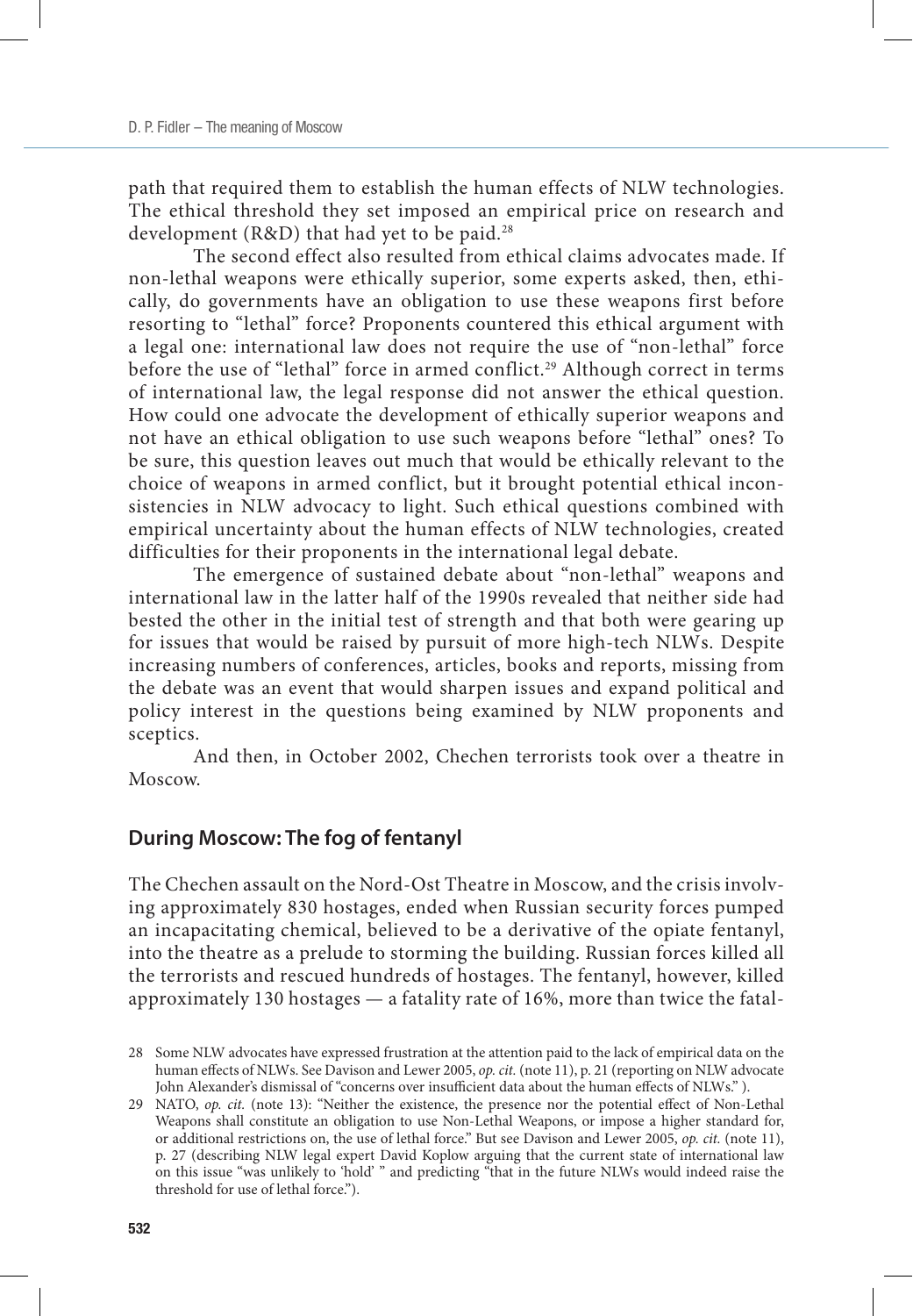

ity rate of "lethal" chemical weapons used on World War I battlefields.<sup>30</sup> The use of an incapacitating chemical to end the Moscow hostage crisis hit the debate about NLWs and international law like a thunderbolt.

Russia's use of fentanyl had two immediate effects on that debate. The first effect was to raise the profile of the controversy surrounding incapacitating chemicals as potential NLWs. As explored below, what happened in Moscow drew new attention to the way in which the CWC addressed the use of such chemicals. Moscow made the CWC's relationship to incapacitating chemicals more important both politically and legally, raising the stakes of this aspect of the debate on NLWs and international law.

Second, the Moscow crisis produced what I call the "fog of fentanyl" because the use of the incapacitating chemical gave both sides of the debate material they could use, clouding rather than clarifying issues in the controversy. For advocates, Moscow represented the kind of scenario that required thinking more seriously about NLWs. The combination of incapacitating fentanyl and conventional force saved most of the hostages, a result the use of conventional force alone would not have produced. The ability to bring "non-lethal" and "lethal" capabilities to bear appeared to save lives. Given the predictions about the threat terrorism poses after 11 September 2001, what happened in Moscow suggested to advocates that more vigorous pursuit of NLWs was needed with respect to non-traditional law enforcement, security, and military threats.

But Moscow also provided sceptics with evidence to support their views. The death toll from the fentanyl demonstrated that incapacitating chemicals are not "non-lethal." Use of fentanyl in a context in which neither dosage nor exposure environment could be controlled resulted in a significant fatality rate among those exposed. These fatalities supported the sceptics' claims that NLWs should be considered simply as weapons, the dangers of which depend on many factors that must be evaluated on a case-by-case basis and not obscured by a misleading, politically correct moniker.

Moscow intensified the sceptics' fears that interest in incapacitating chemicals would increase, threatening the CWC. The manner in which Russian security forces killed all the incapacitated terrorists reinforced international humanitarian concerns about how NLWs might encourage military forces to violate the IHL principle of 'hors de combat'.<sup>31</sup> The fentanyl-related fatalities among the hostages raised human rights questions about the Russian government's behaviour, particularly its lack of preparedness to deal with fentanylaffected persons in the aftermath of the theatre's storming.<sup>32</sup>

<sup>30</sup> Alexander Kelle, "Science, technology and the CBW control regimes," *Disarmament Forum*, 2005, p. 8, p. 10. For a report on health problems suffered by the hostage survivors two years later, see Anna Rudnitskaya, "Nord-Ost tragedy goes on," *The Moscow News*, Issue No. 41, 2004, at <http://english.mn.ru/ english/issue.php?2004-41-2> (last visited 22 June 2005).

<sup>31</sup> Henckaerts, *op. cit.* (note 25), p. 203 (stating that, under customary IHL, "[a]ttacking persons who are recognized as *hors de combat* is prohibited.").

<sup>32</sup> Independent Commission of Inquiry Must Investigate Raid on Moscow Theater: Inadequate Protection for Consequences of Gas Violates Obligation to Protect Life, Human Rights Watch, 30 October 2002, at <http://www.hrw.org/press/2002/10/russia1030.htm> (last visited 20 June 2005).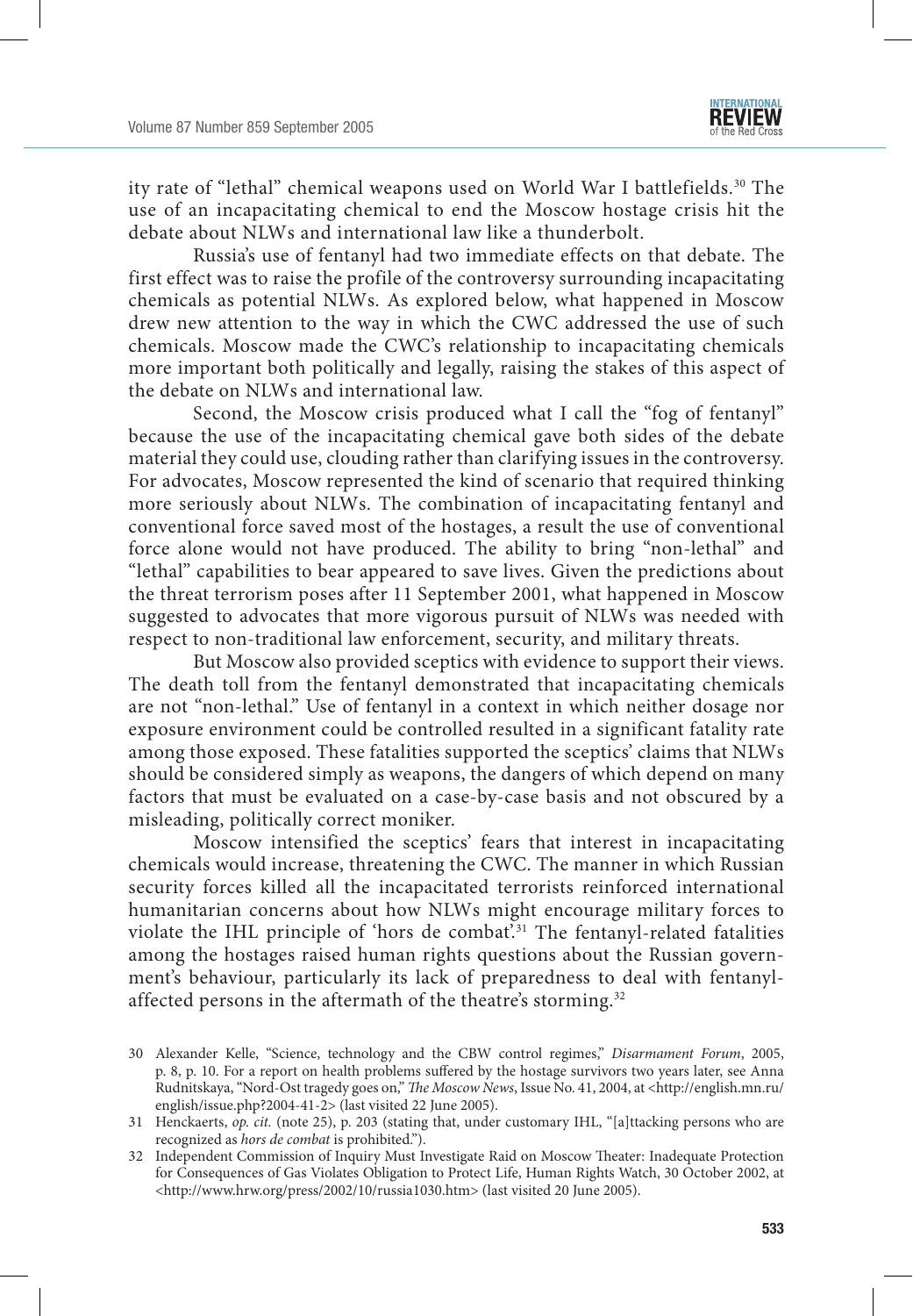The "fog of fentanyl" meant that, dramatic as the Moscow incident was, the use of the incapacitating chemical did not resolve the debate about NLWs and international law. As the most significant real-world event involving an NLW beyond traditional kinetic and mechanical devices and riot control agents, the Moscow crisis heightened the debate's importance, especially with regard to "non-lethal" chemical weapons. The next two sections look more closely at the impact of the Moscow incident on the NLW-international law debate, starting with the issue of the CWC's regulation of incapacitating chemicals and then exploring the broader consequences of Moscow for the future relationship between these weapons and international law.

# **After Moscow: Incapacitating chemicals and the CWC**

The impact of Moscow on the CWC

The aspect of the debate about "non-lethal" weapons and international law that has the longest history relates to "non-lethal" chemical weapons. The CWC negotiations dealt with the controversy as to whether riot control agents could be used as a method of warfare.<sup>33</sup> In addition, CWC negotiators addressed the use of toxic chemicals for purposes related to law enforcement.<sup>34</sup> The emergence of interest in NLWs in the latter half of the 1990s led their advocates to argue that CWC strictures on the military use of RCAs and incapacitating chemicals ought to be revisited and perhaps changed,<sup>35</sup> an argument colourfully captured by one expert who asserted that "chemicals can be our friends."<sup>36</sup>

The use of fentanyl during the Moscow crisis focused renewed attention on the CWC's handling of incapacitating chemicals, especially Article II.9(d), which allows the use of toxic chemicals for law enforcement purposes.<sup>37</sup> This law enforcement provision had caused concern during and after the CWC's negotiation,38 but questions about its scope and potential impact on the CWC lingered until the Moscow crisis, $39$  which made such questions unavoidable and significant in terms of the CWC and the broader debate concerning NLWs

36 Russell Glenn, "Separating the wheat from the chaff: Non-lethal capabilities in future urban operations", paper presented at Jane's 4th Annual Non-Lethal Weapons 2000 Conference, 5 December 2000.

37 Art. II.9(d), CWC, which stipulates that " 'Purposes Not Prohibited Under this Convention' means: (…) (d) Law enforcement including domestic riot control purposes.").

- 38 For example, an editorial in the *Chemical Weapons Convention Bulletin* focused on the law enforcement provision in Article II.9(d) and asked "what is 'law enforcement'? …Whose law? What law? Enforced where? By whom?". "New weapon technologies and the loophole in the Convention," *Chemical Weapons Convention Bulletin*, No. 23, March 1994, p. 1.
- 39 An editorial in the *CBW Conventions Bulletin* returned to the issue after the Moscow incident and asked "what in the context of the Convention is 'law enforcement'?". "'Law enforcement' and the CWC," *CBW Conventions Bulletin*, No. 58, December 2002, p. 1.

<sup>33</sup> Art. I.5, CWC.

<sup>34</sup> *Ibid.*, Art. II.9(d).

<sup>35</sup> See, e.g. *Nonlethal Technologies: Progress and Prospects*, Independent Task Force, Council on Foreign Relations, New York, 1999, at <http://www.cfr.org/pub3326/richard\_l\_garwin\_w\_winfield/nonlethal\_ technologies\_progress\_and\_prospects.php#Report> (last visited 22 June 2005), arguing, in connection with chemical and biological weapons, that US security might be enhanced by modifying treaties.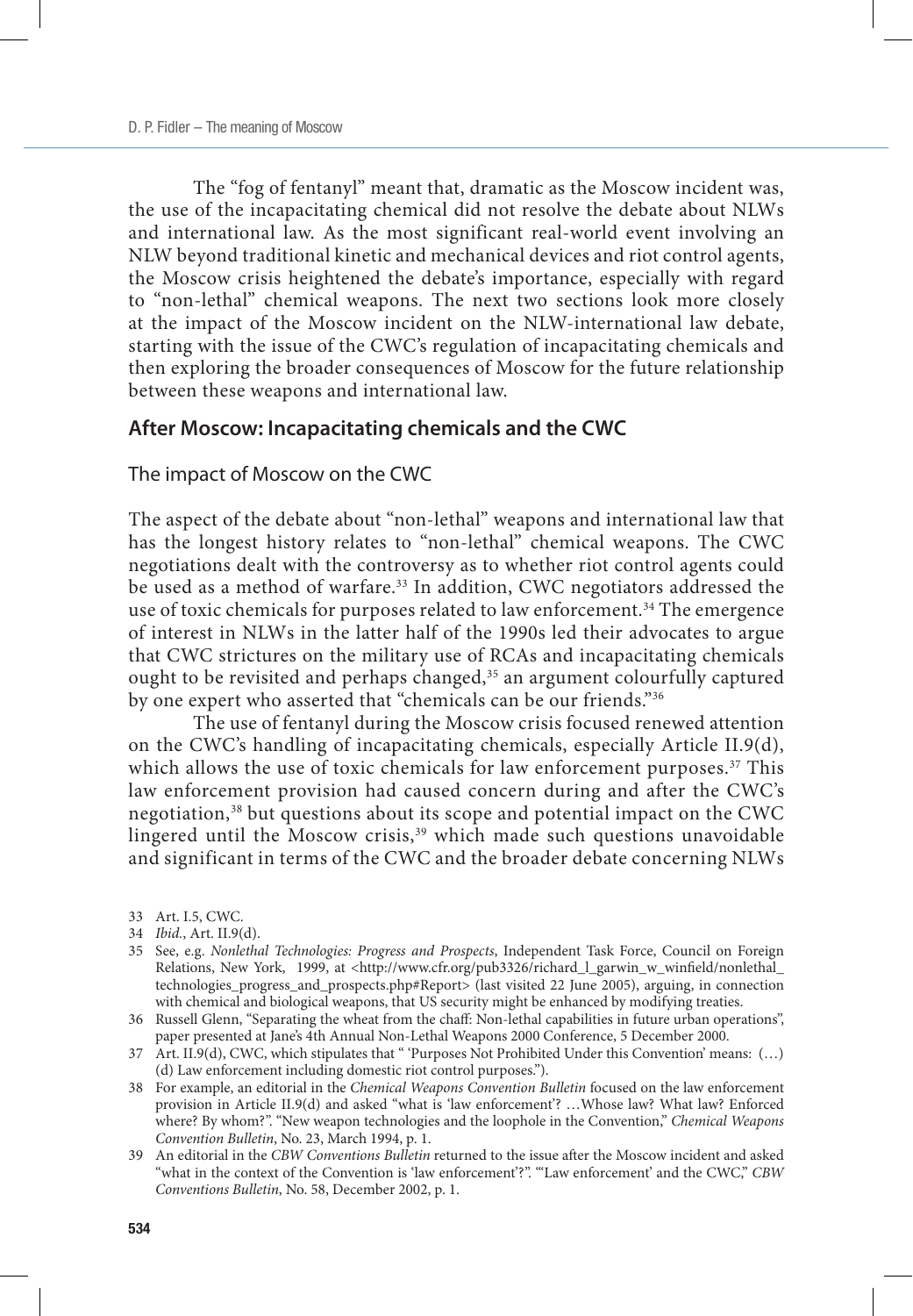

and international law. Most experts agreed that what happened in Moscow fell within the CWC's law enforcement provision, and this consensus added more anxiety to controversies about how the provision should be interpreted.<sup>40</sup>

The stakes with regard to the interpretation of the law enforcement provision were high for proponents and sceptics. For sceptics, the provision represented a potential loophole that proponents of incapacitating chemical weapons could exploit to undermine the CWC's prohibition on the military anti-personnel use of incapacitating chemicals.41 For advocates, the law enforcement provision offered room to develop the potential of incapacitating chemicals and demonstrate their utility for both law enforcement purposes and missions the military would face in twenty-first-century armed conflict. The provision was thus a platform from which an argument could be built that the CWC's prohibition on the military use of RCAs and incapacitating chemicals should be revised to reflect new "non-lethal" capabilities in the chemical field. In this sense, the law enforcement provision was a potential gateway to more robust "non-lethal" chemical capabilities for law enforcement personnel and military forces.

How the law enforcement provision would be interpreted after Moscow consequently became a policy and legal question of the highest order for the debate on NLWs and international law, and this article now turns to the interpretation of that provision and the implications of that interpretation for the future of this debate.<sup>42</sup>

# What toxic chemicals can be used for law enforcement purposes?

The initial interpretative question concerned the permissible range of toxic chemicals that can be used for law enforcement. Article II.9(d) clearly brings riot control agents within the range of permissible chemicals.43 Some experts have claimed that any toxic chemical used for law enforcement purposes has to have the same properties as an RCA.<sup>44</sup> This interpretation is wrong for four reasons.

- 40 Another factor enhancing the importance of the meaning of the CWC's law enforcement provision was the convening in the spring of 2003, approximately six months after the Moscow incident, of the First Review Conference of the CWC. When CWC States Parties failed at that Conference to address the issues raised by the Moscow crisis, the controversy deepened.
- 41 The CWC does not prohibit the use of toxic chemicals for anti-matériel purposes in contexts in which the anti-matériel use of toxic chemicals does not adversely affect humans or animals. See Fidler, *op. cit.* (note 2), p. 72.
- 42 The interpretation of the CWC's law enforcement provision in this article is based on the author's previous analysis of this question, which was first presented to the open forum for non-governmental organizations at the CWC's First Review Conference in May 2003 and then in revised form as David P. Fidler, "Background paper on incapacitating chemical and biochemical weapons and law enforcement under the Chemical Weapons Convention", 25 May 2005, prepared for a symposium on incapacitating biochemical weapons in June 2005.
- 43 Art. II.7, CWC, (defining an RCA as "[a]ny chemical not listed in a Schedule, which can produce rapidly in humans sensory irritation or disabling physical effects which disappear within a short period of time following termination of exposure").
- 44 Abraham Chayes and Matthew Meselson, "Proposed guidelines on the status of riot control agents and other toxic chemicals under the Chemical Weapons Convention", *Chemical Weapons Convention Bulletin*, No. 35, March 1997, p. 13; Walter Krutzsch, "'Non-lethal' chemicals for law enforcement?" Berlin Information and Center for Transatlantic Security Research Note 03.2, April 2003, p. 4.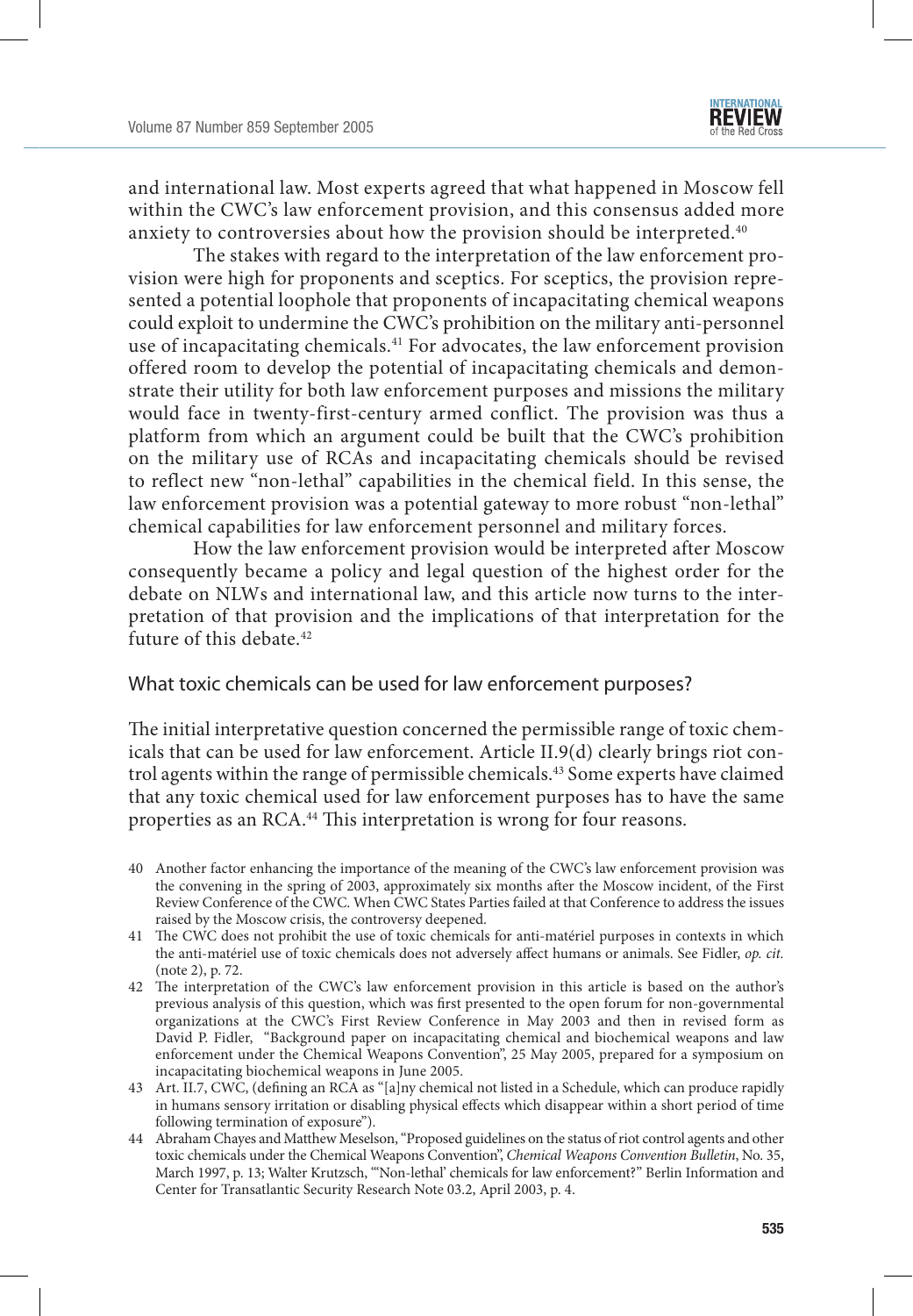First, Article II.9(d) allows countries to use toxic chemicals for capital punishment, and the chemicals used for this purpose are not RCAs.45

Second, treaty interpretation rules do not support restricting Article II.9(d) to toxic chemicals that are RCAs. Under international law, a treaty must be interpreted "in good faith in accordance with the ordinary meaning to be given to the terms of the treaty in their context and in the light of its object and purpose."46

Article II.1(a) of the CWC states: "'Chemical Weapons' means the following, together or separately: (a) Toxic chemicals and their precursors, except where intended for purposes not prohibited under this Convention, as long as the types and quantities are consistent with such purposes." Thus, "toxic chemicals" are chemical weapons except where intended for purposes not prohibited by the CWC, such as law enforcement. The law enforcement provision applies, therefore, to "toxic chemicals" as defined in Article II.2, $47$  not just to riot control agents as defined in Article II.7. Article II.1(a) does not mention RCAs as a limitation on the "toxic chemicals" that can be used for purposes not prohibited under the CWC.

Third, riot control agents are defined as chemicals that are not listed on any Schedule to the CWC.<sup>48</sup> Toxic chemicals that can be used for purposes which are not prohibited, including law enforcement, can be listed on Schedules 2 and 3 of the CWC. The CWC's Verification Annex makes this clear: a CWC State Party may not produce, acquire, retain, or use Schedule 1 chemicals unless, among other things, "[t]he chemicals are applied to research, medical, pharmaceutical or protective purposes."49 Law enforcement is not listed as a purpose for which Schedule 1 chemicals may be produced, acquired, retained, or used. As Krutzsch and Trapp observed, the Verification Annex relating to Schedule 1 chemicals is more restrictive than Article II.9, which means that "a Schedule 1 chemical cannot be used for any other purposes than those listed even if such a purpose were a peaceful one not related to the development, production or use of a chemical weapon."50

The Verification Annex on Schedule 1 chemicals thus means that CWC States Parties cannot produce, acquire, retain, or use Schedule 1 chemicals for law enforcement purposes. By contrast, the Verification Annex on Schedule 2 and 3 chemicals does not restrict in the same manner the purposes that are not

<sup>45</sup> Some who have advocated restricting the range of toxic chemicals for law enforcement to those that meet the RCA definition admit that lethal doses of toxic chemicals can be used in capital punishment. Chayes and Meselson, *op. cit.* (note 44), p. 13 and Krutzsch, *op. cit.* (note 44).

<sup>46</sup> Art. 31.1 of the Vienna Convention on the Law of Treaties, 23 May 1969, UNTS, Vol. 1155, p. 331 (hereinafter Vienna Convention).

<sup>47</sup> Article II.2 of the CWC defines "toxic chemical" to mean: "Any chemical which through its chemical action on life processes can cause death, temporary incapacitation or permanent harm to humans or animals. This includes all such chemicals, regardless of their origin or of their method of production, and regardless of whether they are produced in facilities, in munitions or elsewhere. (For the purpose of implementing this Convention, toxic chemicals which have been identified for the application of verification measures are listed in Schedules contained in the Annex on Chemicals.)"

<sup>48</sup> Art. II.7, CWC.

<sup>49</sup> *Ibid.*, Verification Annex, Part VI, A.2(a).

<sup>50</sup> Walter Krutzsch and Ralf Trapp, *A Commentary on the Chemical Weapons Convention*, Martinus Nijhoff Publishers, The Hague, 1994, p. 418.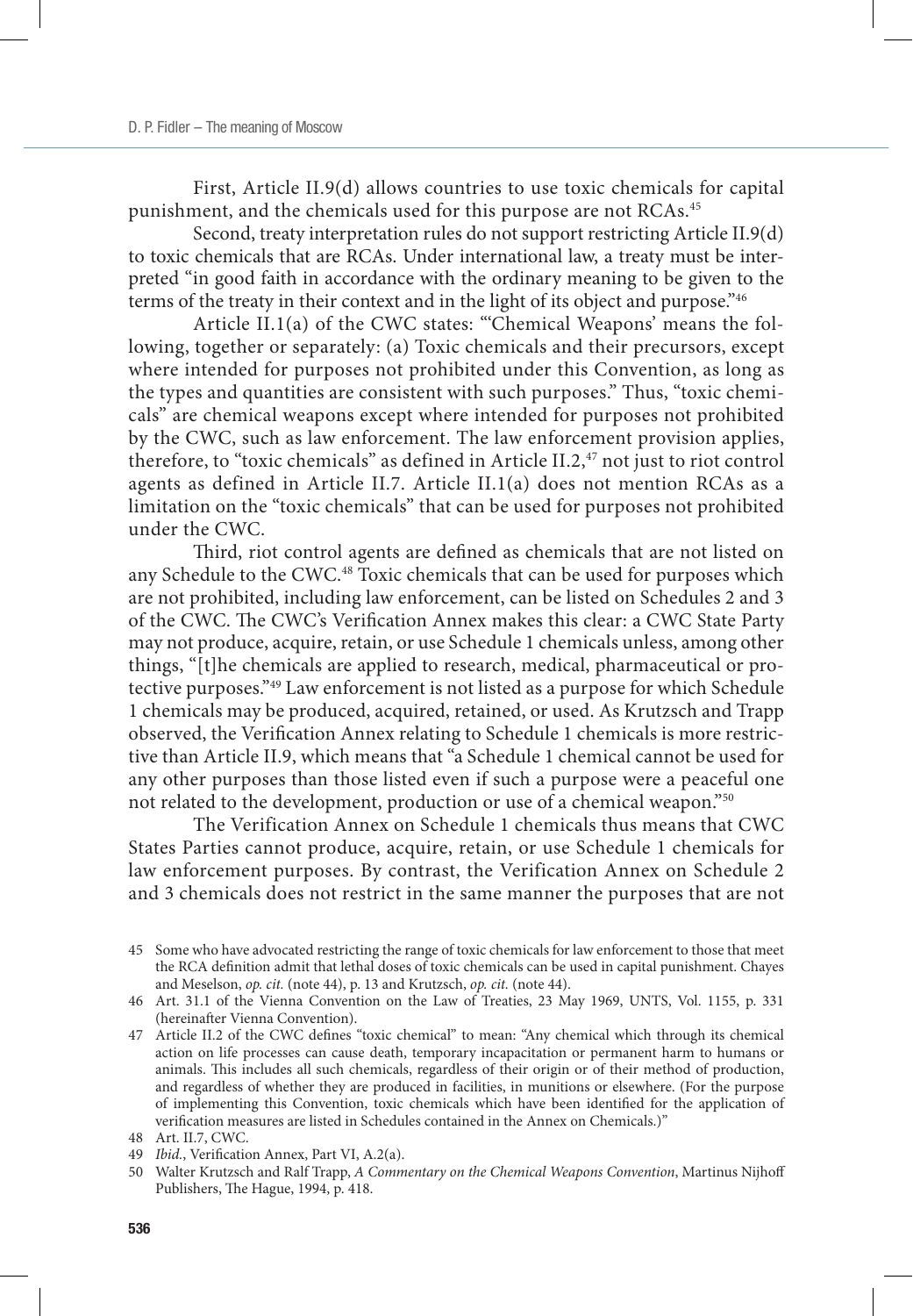

prohibited, meaning that toxic chemicals listed on Schedules 2 or 3, which cannot be RCAs, may be employed for law enforcement purposes.

Fourth, in the Moscow incident the use of a toxic chemical that is not an RCA for law enforcement purposes provides some evidence of State practice that the CWC does not limit the range of chemicals that can be used under Article II.9(d) to RCAs. Under international law, subsequent State practice under a treaty can be taken into account when interpreting a treaty.<sup>51</sup> The State practice generated by the Moscow incident comprises not only Russia's use of the toxic chemical but also acquiescence of other CWC States Parties to such use. As Mark Wheelis noted, "most analysts consider the Russian use of a fentanyl derivative to have been legal" under Article II.9(d).<sup>52</sup> Thus, international law on treaty interpretation indicates that the CWC does not limit the range of toxic chemicals that can be used for law enforcement purposes to riot control agents.

CWC limitations on the development and use of toxic chemicals for law enforcement purposes

Even though the CWC does not restrict law enforcement use of toxic chemicals to RCAs, such use is subject to the requirement that the types and quantities of chemicals developed, produced, acquired, stockpiled, retained, transferred, or used must be consistent with such permitted purposes.<sup>53</sup> These limitations ensure that development, possession, and use of toxic chemicals for law enforcement do not undermine the CWC's prohibition on the development and use of toxic chemicals for military purposes. As with other provisions of this treaty, these disciplines must be interpreted in good faith to ascertain their ordinary meaning in light of their context and of the treaty's object and purpose.

The "types and quantities" rule requires scrutiny of the relationship between the chemical used and the law enforcement objective in question. The more difficult it is to control the effects of a chemical in a law enforcement operation, the more suspect such use is in terms of the agent being of a type or quantity consistent with a law enforcement purpose. This interpretation resonates with concerns about the deaths caused in Moscow by use of an incapacitating chemical.<sup>54</sup>

- 51 Art. 31.3(b), Vienna Convention.
- 52 Mark Wheelis, "Will the new biology lead to new weapons?" *Arms Control Today*, July/August 2004, p. 6, p. 8. This analysis does not suggest that State practice from one incident can settle interpretative questions raised by the CWC, but the State practice generated by the Moscow hostage situation is an important instance of State practice under Article II.9(d).
- 53 Art. II.1(a), CWC. Krutzsch and Trapp observed that "a State Party has not only to demonstrate that there was a legitimate intent for the production or stockpiling of a certain chemical, but also that the chemical is in fact of a type consistent with that purported intent, and that its quantity corresponds to the specified purpose." Krutzsch and Trapp, *op. cit.* (note 50), p. 27.
- 54 "As with any chemical incapacitants, the concentration of fentanyl in any particular part of the building will have been difficult to control, the effects of any given concentration of fentanyl on any particularly susceptible individual would not have been known, and achievement of a certain separation between the incapacitating and lethal effects of the drug in other words, discriminating between making people unconscious without stopping them breathing is very difficult." Malcolm Dando, "The danger to the Chemical Weapons Convention from incapacitating chemicals, First CWC Review Conference Paper No. 4, March 2003, p. 4.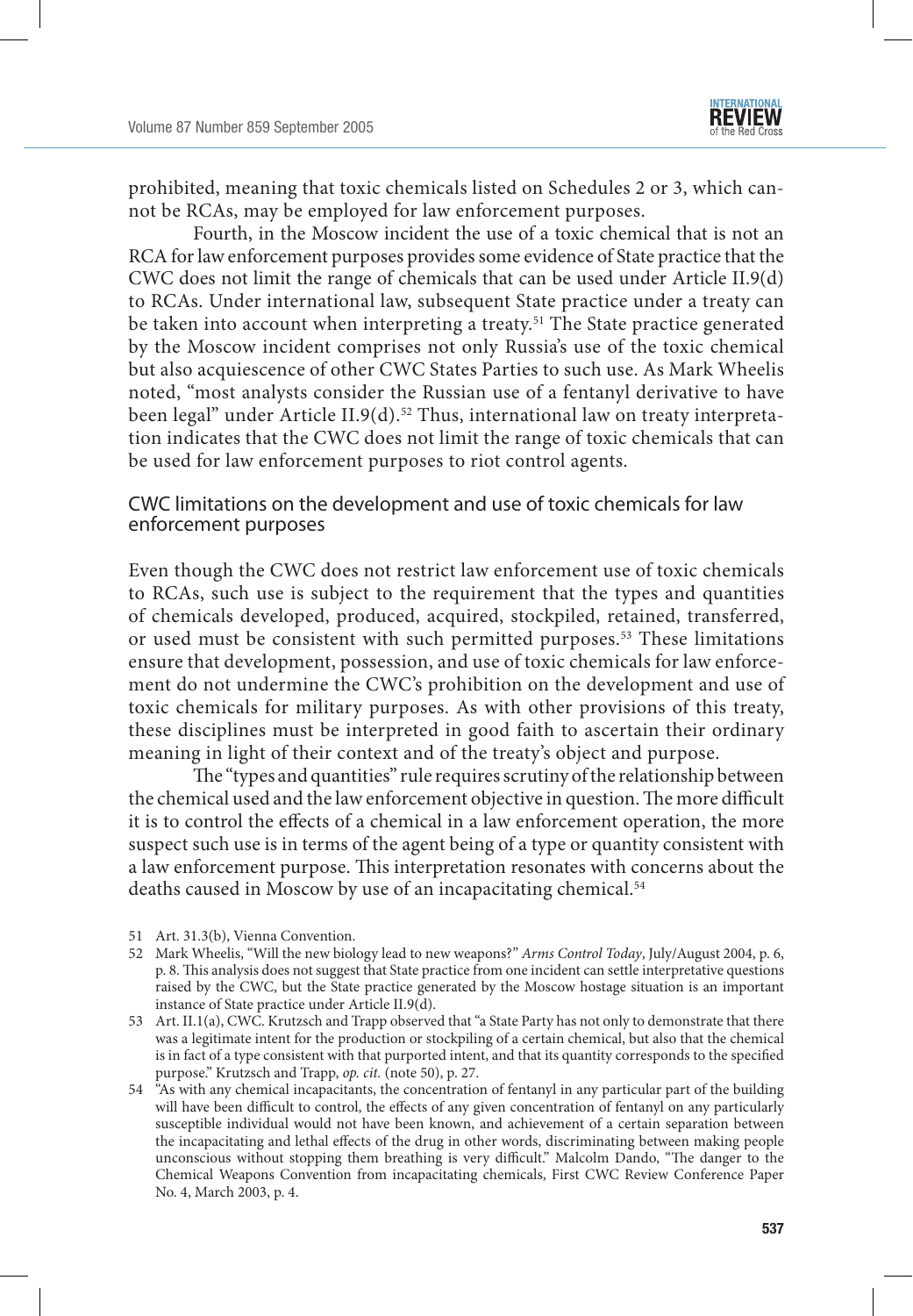#### *Extreme law enforcement situations*

Use of incapacitating chemicals in contexts in which neither individual dosage nor the exposure conditions can be controlled is thus legitimate only in extreme situations. Extreme law enforcement situations are those in which governments confront the need to resort to potentially lethal force to resolve urgent, life-threatening situations because less violent and dangerous means of resolving the problems have failed. The Moscow crisis qualified as an extreme law enforcement situation.<sup>55</sup> In the absence of such an extreme situation, a government is not using an incapacitating chemical agent of a type, or in a quantity, consistent with law enforcement purposes when it can control neither dosage nor exposure conditions.

International human rights law (IHRL), as a relevant body of international law under treaty interpretation rules,<sup>56</sup> supports this conclusion. In extreme law enforcement situations, governments contemplating use of incapacitating chemicals confront the obligation to protect the right to life.<sup>57</sup> This obligation prohibits governments from arbitrarily taking the lives of persons subject to their jurisdictions,<sup>58</sup> and IHRL does not permit any derogation from this obligation, even in time of public emergency.<sup>59</sup>

Human rights organizations have accused Russia of violating the right to life by failing to provide adequate medical services to rescued hostages who succumbed to the fentanyl gas. $60$  The inability to control dosage or exposure environment if incapacitating chemicals are used in extreme law enforcement emergencies heightens a government's responsibility to ensure all precautions are taken to minimize harm to innocent people and to provide immediate medical attention to those exposed and perhaps adversely affected.<sup>61</sup>

#### *Law enforcement detention of individuals*

This interpretation means that the "types and quantities" restraint on use of incapacitating chemicals for non-extreme law enforcement situations requires CWC States Parties to maintain strict control over dosage and exposure envi-

- 55 As Human Rights Watch commented on the Moscow hostage incident, "International law does not prohibit the use of potentially lethal force in operations to liberate hostages, but it requires that such force be 'absolutely necessary' and that all precautions be taken in both the planning and execution of such operations to minimize the loss of civilian life." Human Rights Watch, *op. cit.* (note 32).
- 56 Art. 31.3(c), Vienna Convention, ("There shall be taken into account, together with the context: . . . (c) any relevant rules of international law applicable in the relations between the parties.").
- 57 Art. 3, Universal Declaration of Human Rights, G.A. Res. 217A (III), UN Doc. A/810, 1948, p. 71 (hereinafter UDHR); Art. 6, International Covenant on Civil and Political Rights, 19 Dec. 1966, UNTS, Vol. 999, p. 171 (hereinafter ICCPR).
- 58 Human Rights Committee, "General Comment No. 6, Article 6," para. 3, in *Compilation of General Comments and General Recommendations Adopted by Human Rights Treaty Bodies*, UN Doc. HRI/ GEN/1/Rev/1, 1994, p. 6.
- 59 Art. 4, ICCPR.
- 60 Human Rights Watch, *op. cit.* (note 32).
- 61 Commenting on the possible use of incapacitating chemicals for law enforcement purposes, the British government argued: "The decision to use any drug whether intended to induce a state of calm or complete unconsciousness requires knowledge of a subject's medical history, particularly the use of any prescribed or nonprescribed medication and any relevant medical conditions. There would also be considerable responsibility in terms of immediate and post-incident aftercare." Quoted in Lewer and Davison, op. cit. (note 11), p. 47.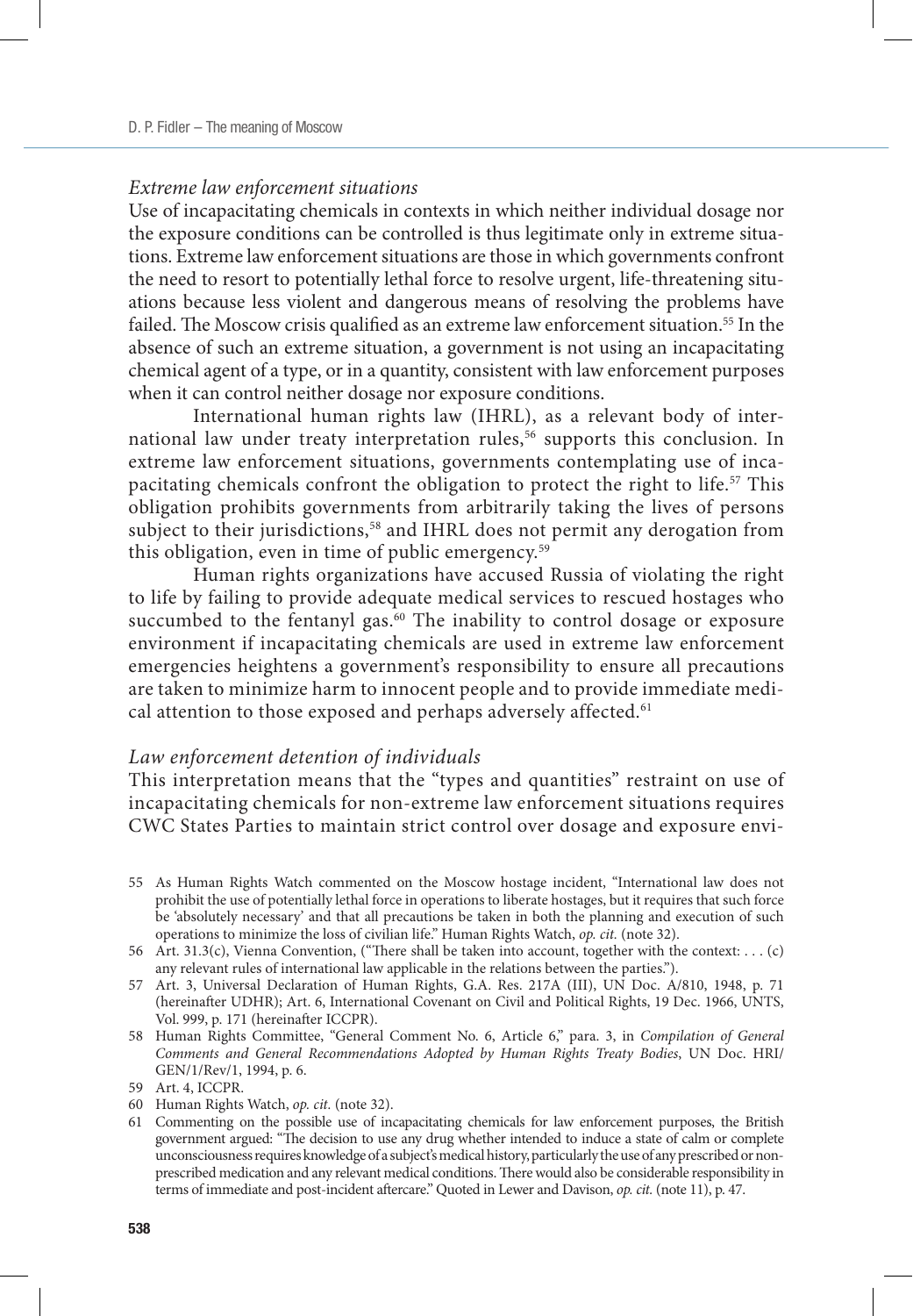ronment.62 Such control would mean that law enforcement authorities have to have physical custody of the individual in question. In keeping with rules on treaty interpretation, the "types and quantities" rule has to be interpreted in light of relevant international law applicable between States.<sup>63</sup> Thus, a law enforcement situation involving physical custody of persons brings IHRL into the analysis.64 International law on civil and political rights directly addresses law enforcement activities.<sup>65</sup> A reading of the "types and quantities" rule in light of human rights law considerably limits the contexts in which law enforcement authorities could use incapacitating chemicals against detained persons.

International human rights law prohibits torture or other cruel, inhuman, or degrading treatment or punishment and permits no derogations from this prohibition. $66$  Non-consensual, non-therapeutic use of an incapacitating chemical against detained individuals would constitute degrading treatment and could, depending on the severity of the chemical's physiological effects, constitute cruel or inhuman treatment and perhaps even torture.<sup>67</sup> States, international organizations and non-governmental human rights organizations have long condemned the non-consensual, non-therapeutic use of psychotropic drugs and other types of chemicals against detained persons. The only contexts in which non-consensual, non-therapeutic use of an incapacitating chemical on a detained person might be compatible with IHRL are situations in which the detained person poses an immediate, violent threat to his or her own physical safety (e.g. attempting suicide) or to safety and order in the detention facility (e.g. attacking guards or participating in riots).

Thus, law enforcement purposes for which incapacitating chemicals may be legitimately used on physically detained persons are extremely limited under the CWC's "types and quantities" rule. Key to this interpretation is the relevance of IHRL in determining the types and quantities of incapacitating chemicals that can legitimately be used for law enforcement purposes connected to the detention of individuals.

# *Summary: CWC limitations on development and use of toxic chemicals for law enforcement*

Overall, the "types and quantities" rule significantly restrains a CWC State Party's ability to develop and use incapacitating chemicals for law enforcement

<sup>62 &</sup>quot;To elicit the desired level of mood alteration without causing a dangerous level of respiratory depression (i.e. calming while maintaining consciousness) requires a tight control on dose level." *An Assessment of Non-Lethal Weapons Science and Technology*, Committee for an Assessment of Non-Lethal Weapons Science and Technology, National Academies Press, Washington, D.C., 2003, p. 27.

<sup>63</sup> Art. 31.3(c), Vienna Convention.

<sup>64</sup> The CWC was negotiated well after the development of IHRL, which strengthens the legitimacy of making reference to IHRL in the interpretation of the CWC's law enforcement provision.

<sup>65</sup> See, e.g. Arts. 6 ICCPR (no arbitrary deprivation of life and rules on imposition of the death penalty), 7 (prohibition of torture or cruel, inhuman or degrading treatment or punishment), 9-10 (rules relating to the deprivation of liberty), and 14-15 (rules on charging and prosecuting individuals for criminal offences).

<sup>66</sup> Art. 5 UDHR; Arts. 4.2 and 7 ICCPR.

<sup>67</sup> Detailed analysis of these IHRL issues can be found in Fidler, *op. cit.* (note 42), pp. 33-44.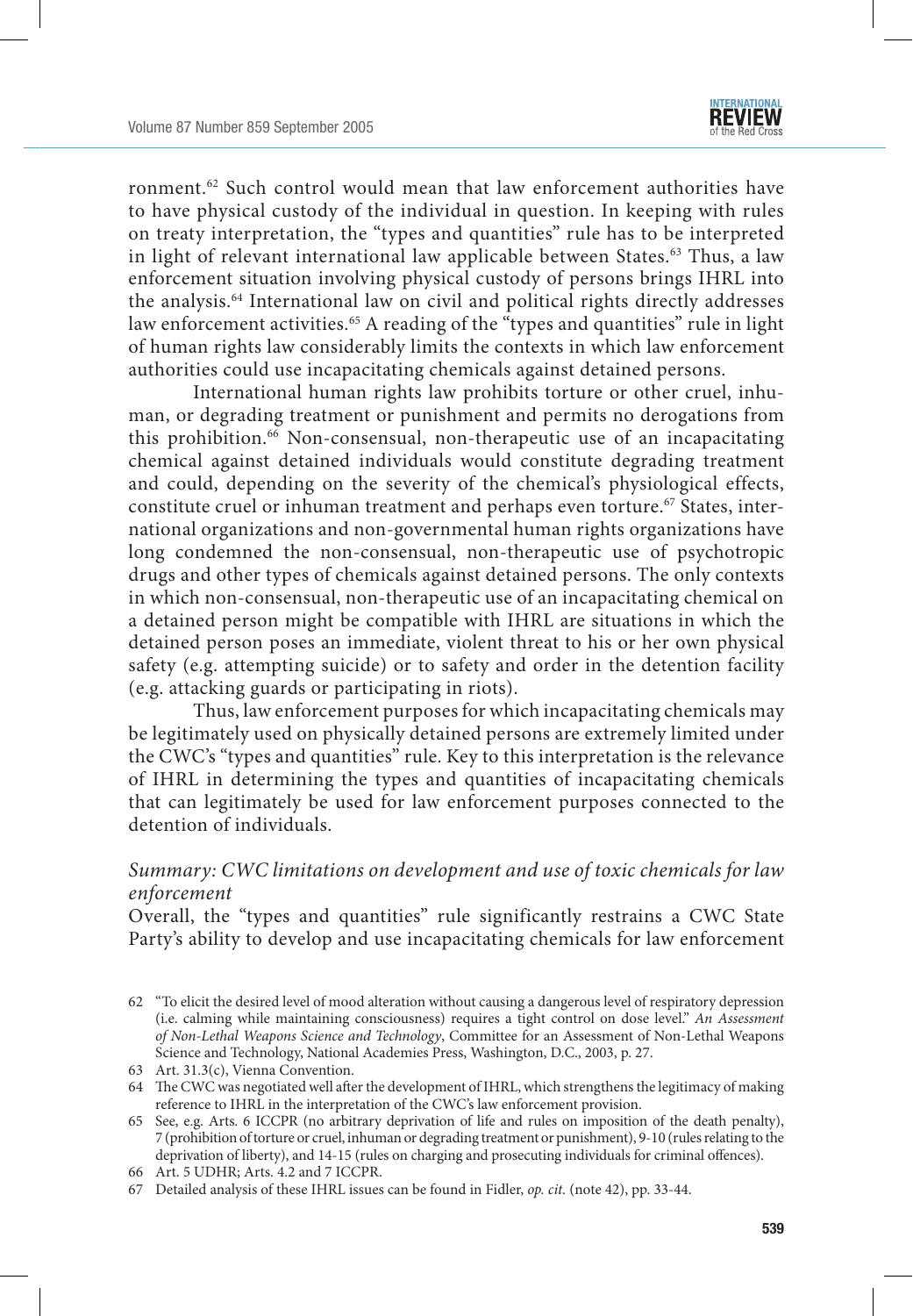purposes, whether those purposes involve groups of people or detained individuals. The legal "loophole" in Article II.9(d) is not, in fact, as dangerous as some NLW sceptics feared. The CWC, informed by IHRL, sets serious limits to a State's development and use of incapacitating chemicals for law enforcement purposes. Bringing IHRL to bear on the interpretation of the "types and quantities" limitation conforms to the ethical objectives to which "non-lethal" weapons proponents attribute their interest in incapacitating chemicals. NLW proponents would be acting inconsistently from an ethical standpoint if they rejected the application of human rights norms to the law enforcement use of incapacitating chemicals. Thus, the positions of sceptics and proponents converge with respect to the interpretation of the "types and quantities" rule presented above.

### The meaning of **"**law enforcement**"**

The second major question to arise in connection with the interpretation of Article II.9(d) in the aftermath of Moscow was the scope of the term "law enforcement." Agreement that Russia's use of fentanyl was for law enforcement purposes gave rise to concern and confusion about exactly how far "law enforcement" stretched with respect to the use of incapacitating chemicals. As Dando asked, "when  $(...)$ does law enforcement end and a method of warfare begin?"<sup>68</sup> The CWC does not define "law enforcement," which requires again engaging in treaty interpretation. The basic question is whether "law enforcement" should be interpreted narrowly or broadly.69 As discussed below, the choice also involves deciding whether "law enforcement" includes activities relating to international law.

#### *Enforcement of domestic law*

What is meant by "law enforcement"? The ordinary meaning of "enforcement" is to compel observance or obedience.70 The ordinary meaning of "law" clearly has the connotation of domestic law, or the law that applies to activities within the territory, or subject to the jurisdiction, of a sovereign State. Article II.9(d) of the CWC is concerned, therefore, with the enforcement of domestic law. Article II.9(d) allows lethal doses of toxic chemicals to be used for capital punishment — a law enforcement function that takes place within a State's jurisdiction. In addition, Article II.9(d) allows toxic chemicals to be used for "[l]aw enforcement including domestic riot control purposes." The phrase "including domestic riot control" illustrates one kind of law enforcement activity permitted by Article II.9(d) and focuses attention on domestic law enforcement within a

<sup>68</sup> Malcolm Dando, "Scientific and technological change and the future of the CWC: The problem of nonlethal weapons," *Disarmament Forum*, 2002, pp. 33-34.

<sup>69</sup> Krutzsch and Trapp spelled out this choice: "The phrase 'law enforcement including domestic riot control' can be interpreted as meaning that there is riot control other than domestic riot control. On the other hand, that 'non-domestic' riot control would have to be an internationally accepted means of 'law enforcement'." Krutzsch and Trapp, *op. cit.* (note 50), p. 42 n. 45.

<sup>70</sup> *Shorter Oxford English Dictionary*, Oxford University Press, Oxford, 1993, p. 820.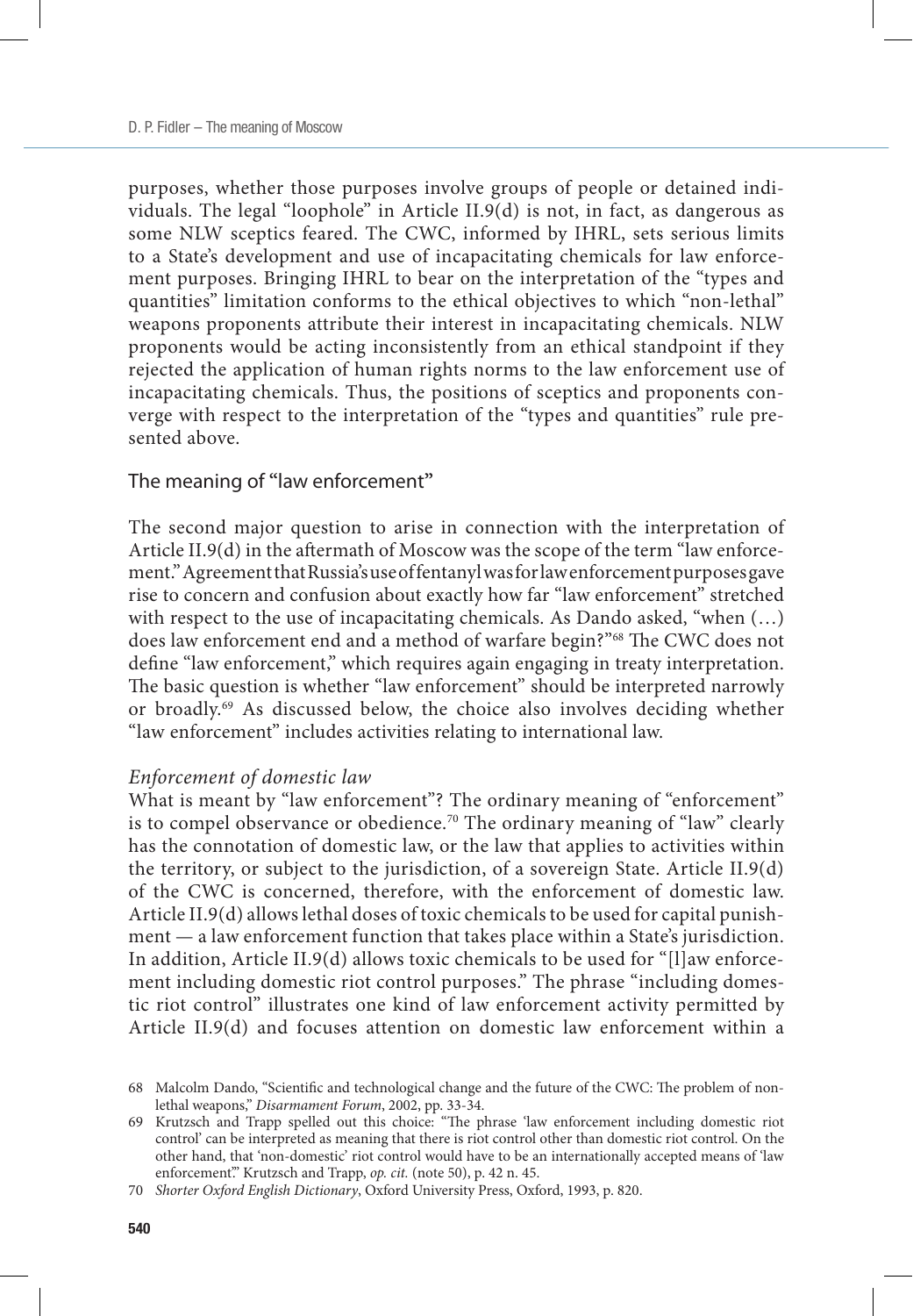

State's borders or jurisdiction.<sup>71</sup> Russia's use of fentanyl occurred within its territory in response to violent, criminal acts. Although Article II.9(d) covers the enforcement of domestic law within a State's sovereign territory, two questions linger: does Article II.9(d) support the use of toxic chemicals to enforce domestic law extrajurisdictionally, and to enforce international law?

*Use of toxic chemicals in extrajurisdictional enforcement of domestic law* To analyse whether Article II.9(d) allows the use of toxic chemicals in the extrajurisdictional enforcement of domestic law, the rules of international law on this issue must be taken into account. It is clear from these rules that the CWC does not authorize such use.

Under international law, a State may enforce a law only if it has jurisdiction to prescribe the law.72 The rules on prescriptive jurisdiction allow a State to prescribe domestic law for persons, conduct, and activities beyond its jurisdictional boundaries. International law on jurisdiction to enforce law contains, however, stricter limits: "It is universally recognized, as a corollary of state sovereignty, that officials of one state may not exercise their functions in the territory of another state without the latter's consent."73 Two fundamental principles support this position: (1) the principle of sovereignty and sovereign equality of States; $74$  and (2) the principle prohibiting intervention in the domestic affairs of other States.75 Actions to enforce criminal law cannot be undertaken in the jurisdiction of another State without that State's consent.

These rules mean that Article II.9(d) permits a State Party to use toxic chemicals for law enforcement purposes only within areas subject to its jurisdiction. Under international law on enforcement jurisdiction, Article II.9(d) cannot be interpreted as allowing a State Party to use a toxic chemical to enforce its domestic law inside areas subject to the jurisdiction of another State. Such use would be legitimate only when (1) the CWC State Party with jurisdiction permits toxic chemicals to be used; (2) the permission relates to a law enforcement purpose; and (3) the use complies with the "types and quantities" requirement.76

- 73 *Ibid.*, p. 329.
- 74 Art. 2.1, UN Charter.
- 75 *Ibid.*, Art. 2.7.
- 76 US State practice reflects this interpretation. The *Commander's Handbook on the Law of Naval Operations* lists as permissible the peacetime use of an RCA "[o]ff -base overseas for law enforcement purposes specifically authorized by the host government." Steven F. Day, "Legal considerations in noncombatant evacuation operations," *Naval Law Review*, Vol. 40, 1992, p. 45, p. 60.

<sup>71</sup> State practice indicates frequent use of RCAs by governments within their sovereign territories. See Davison and Lewer 2004, *op. cit.* (note 11), pp. 34-35 (recording uses of RCAs around the world for crowd control).

<sup>72</sup> American Law Institute, *Restatement (Third) of the Foreign Relations Law of the United States*, American Law Institute Publishers, St. Paul, 1986, § 431(1). Under international law, a State has prescriptive jurisdiction with respect to (1) conduct, persons, or activities wholly or in substantial part within its territory or areas subject to its jurisdiction; (2) the activities, interests, status, or relations of its nationals outside as well as within its territory and areas subject to its jurisdiction; and (3) conduct outside its territory or areas subject to its jurisdiction (a) that has or is intended to have substantial effect within its territory, and (b) by persons not its nationals that is directed against the security of the State or against a limited class of other state interests. *Ibid.* § 402. Even with such a basis, the exercise of the jurisdiction must also be reasonable. *Ibid.*, § 403.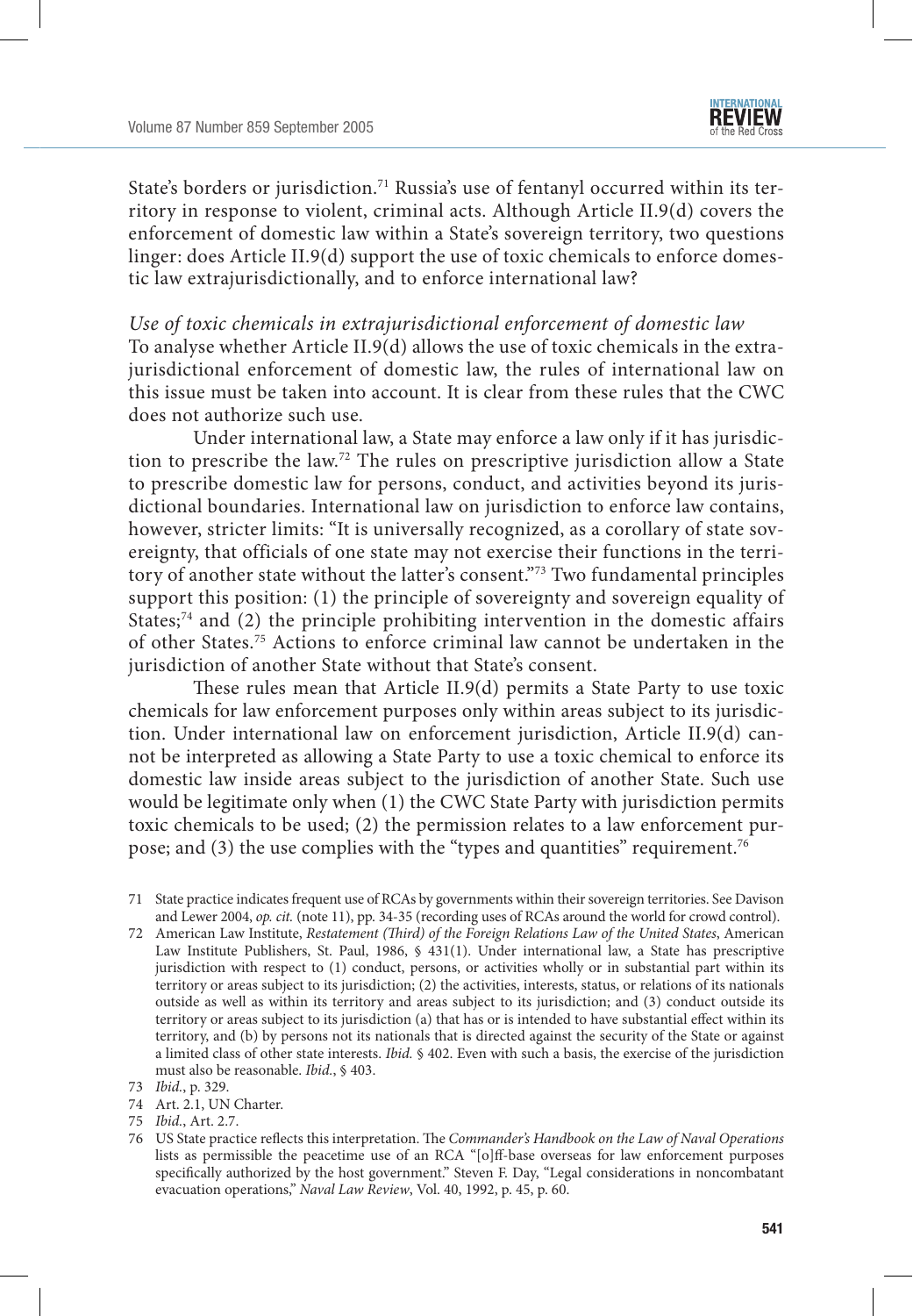The international legal rules on jurisdiction to enforce law demonstrate that the ordinary meaning of "law enforcement" in Article II.9(d) incorporates the enforcement of domestic law within the State's own territory or areas subject to its jurisdiction. The ordinary meaning of "law enforcement" does not include the extrajurisdictional enforcement of domestic law because such enforcement depends entirely on the consent of another State.

#### *Use of toxic chemicals to enforce international law*

Whether Article II.9(d) allows the use of toxic chemicals to enforce international law is another question that has arisen.77 Does the ordinary meaning of "law enforcement" in light of the CWC's object and purpose include enforcement of international law?

To consider international law within the scope of "law enforcement" in Article II.9(d) would require an unconventional approach to the relationship between international law and enforcement. Whether international law is enforceable is a perennial debate that makes inclusion of that law within the ordinary meaning of "law enforcement" dubious. The decentralized and anarchic nature of international relations complicates its enforcement, hence the controversy: international law contains few centralized mechanisms under which States can compel other States to obey it. As "Oppenheim's International Law" noted, international law suffers deficiencies in the means available for enforcement of its rules.78 Thus, arguing that the ordinary meaning of "law enforcement" encompasses international law as well as domestic law lacks credibility, given the general relationship between enforcement and international law.

Enforcement of international law is also subject to principles regulating how States should handle disputes about violations of international law. Peaceful settlement of disputes is a generally applicable principle,<sup>79</sup> according to which States must settle disputes without resort to force, violence and weaponry. States can take peaceful countermeasures (e.g. economic sanctions) to try to compel another State to comply with its international legal duties. Peaceful dispute settlement does not, however, contemplate use of toxic chemicals to compel obedience to international law. In fact, nothing in international law justifies one State using toxic chemicals to compel another State to comply with international law.

#### *Law enforcement and the right to use force in self-defence*

Some may argue that a CWC State Party can use toxic chemicals, pursuant to the law enforcement provision, in the exercise of its inherent right of self-defence against an armed attack or other form of illegal aggression by State or non-State parties. In other words, a State's use of the toxic chemicals would form part of the enforcement of international legal rules prohibiting the use of force. This

<sup>77</sup> As Chayes and Meselson noted, the CWC "does not state explicitly what sources of law states may enforce in invoking Article II.9(d). It seems possible, therefore, that states might wish to invoke international law to justify their 'law enforcement' activities." Chayes and Meselson, *op. cit.* (note 44), p. 15.

<sup>78</sup> *Oppenheim's International Law*, 9th ed., Longmans, London, 1992, p. 11.

<sup>79</sup> Arts. 2.3, 2.4 and 33.1, UN Charter.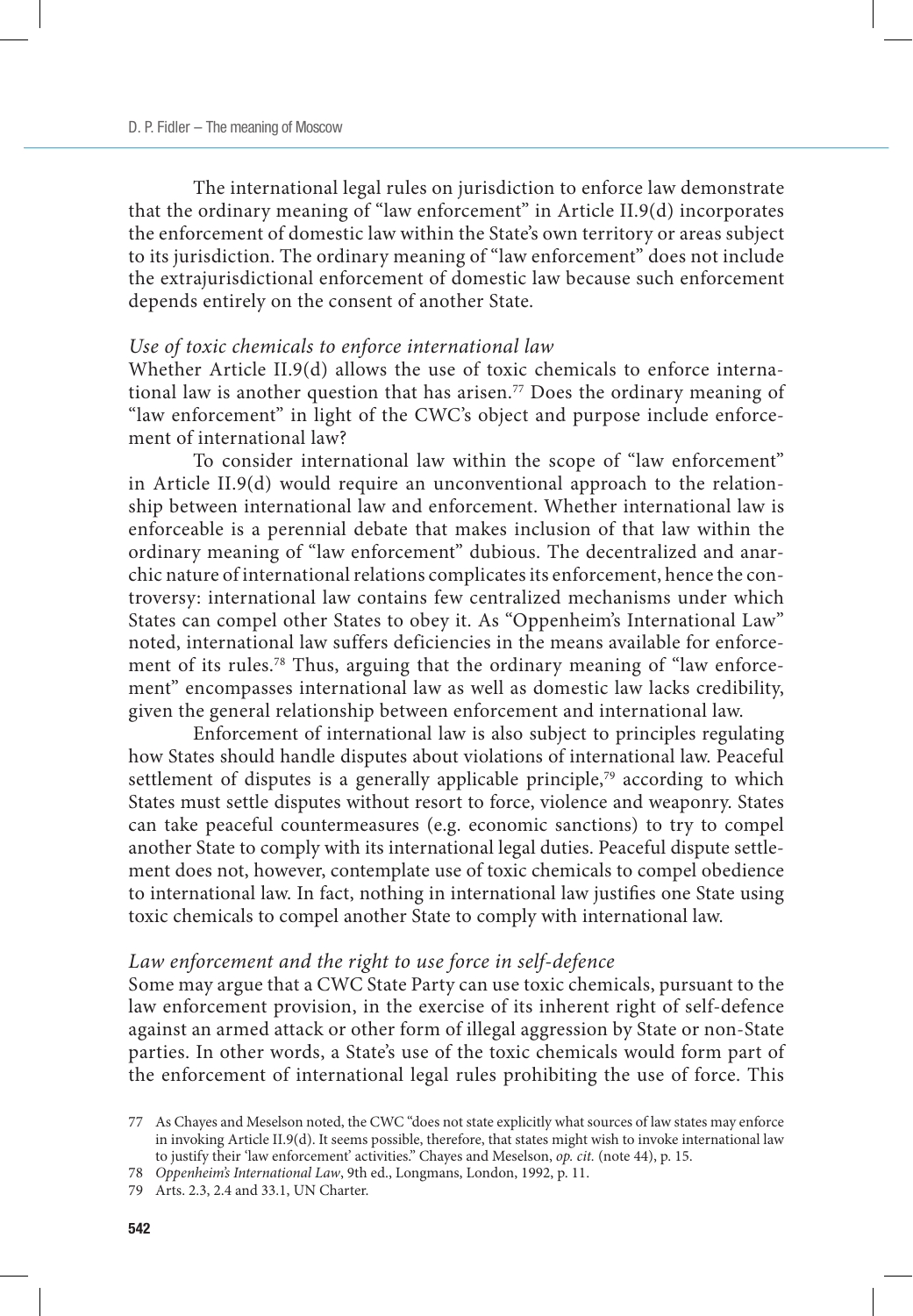

argument lacks any support in international law. Self-defence is an inherent right that States possess; it is not a "law enforcement" mechanism.<sup>80</sup>

Furthermore, the CWC's text, context, object and purpose point to the goal of eliminating the use of toxic chemicals in armed conflict. Allowing toxic chemicals to be used as part of the right of self-defence against aggression would make the use of chemical weapons permissible in armed conflict — the very thing the CWC prohibits. The same reasoning applies to armed conflict conducted by the armed forces of a State outside its jurisdiction, whether such operations involve UN Security Council-authorized collective security responses, humanitarian intervention or anticipatory or pre-emptive self-defence.

## *Extraterritorial law enforcement activities undertaken by military forces and permitted by international law*

Thus, Article II.9(d) does not allow CWC States Parties to use toxic chemicals to enforce international law. International law does, however, permit certain extraterritorial law enforcement activities by military forces in both traditional and non-traditional military operations. Such activities are within the scope of Article II.9(d).

International law recognizes a number of contexts in which military forces engage in law enforcement activities in connection with traditional military operations. These contexts generally relate to the preservation of public order and safety in areas subject to the control of military forces. First, IHL acknowledges the responsibility of the occupying power "to maintain the orderly government of the territory."81 The International Committee of the Red Cross (ICRC) observed that this provision empowers the occupying power "in its capacity as the Power responsible for public law and order."<sup>82</sup> Fulfilment of this responsibility for public order and safety would include activities such as controlling civilian crowds in order to prevent disorder in the occupied territory.

Second, IHL also allows occupying forces to ensure the security of their members and property, of the occupying administration, and of the establishments and lines of communication used by them.83 This right gives occupying forces international legal permission to enact and implement penal legislation in order to protect their soldiers, administrators, buildings, lines of communication, equipment and other forms of property from problems created or threats posed by non-combatants in the occupied territory.<sup>84</sup>

<sup>80</sup> *Ibid.*, Art. 51.

<sup>81</sup> Art. 64, Fourth Geneva Convention relative to the Protection of Civilian Persons in Time of War, 12 August 1949, UNTS, Vol. 75, p. 287 (hereinafter GC IV).

<sup>82</sup> *Commentary on Geneva Convention IV Relative to the Protection of Civilian Persons in Time of War*, ICRC, Geneva, 1958, p. 337.

<sup>83</sup> Art. 64, GC IV.

<sup>84</sup> An example of the use of an RCA to protect the occupying power's property is described in a report on "non-lethal" weapons sponsored by the Council on Foreign Relations. In response to civilians infiltrating a military base in Baghdad occupied by US military forces and attempting to loot property, US military personnel used various "non-lethal" weapons, including a RCA, oleoresin capsicum (OC), to clear the civilians from the compound. Independent Task Force, *Non-Lethal Weapons and Capabilities*, Washington, D.C., Council on Foreign Relations, 2004, p. 51. See also Davison and Lewer 2005, *op. cit.* (note 11), pp. 22-24 (describing use of various NLWs in US military operations in Iraq and Afghanistan).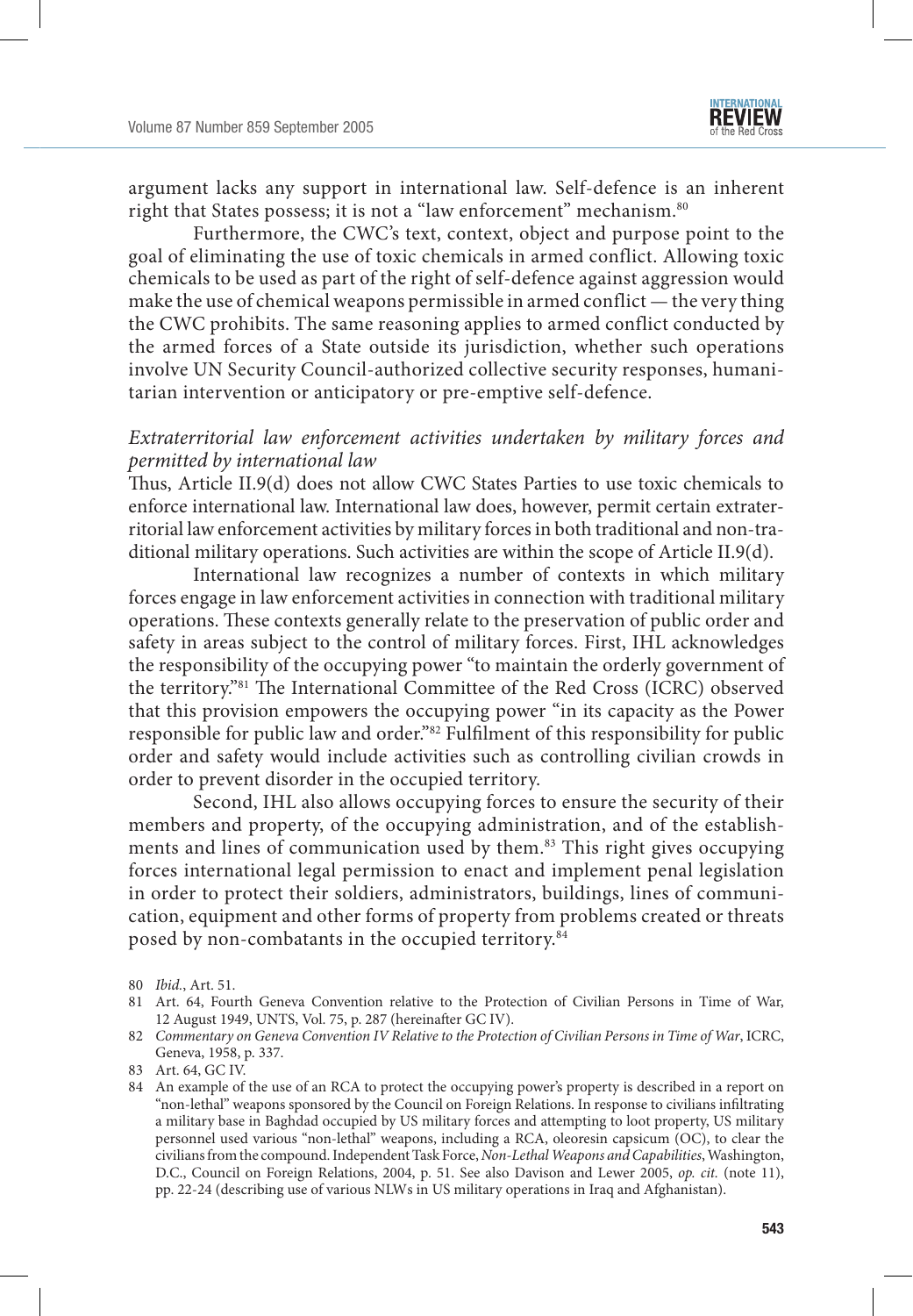Third, IHL recognizes that as well as the laws of the occupied territory, the occupying power may enforce laws it promulgates itself pursuant to its responsibilities under the international law of occupation.85 Such powers would include law enforcement techniques and weapons, such as RCAs, used to control civilian crowds and to protect public order and safety.

Fourth, IHL allows military forces to regulate the behaviour of prisoners of war (POWs).<sup>86</sup> Military forces can enforce laws, regulations and orders against POWs<sup>87</sup> and may use weapons against POWs in extreme circumstances, such as attempts to escape<sup>88</sup> after prior warnings appropriate to the circumstances are disregarded. According to the ICRC, the detaining power may use force against POWs engaged in rebellious or mutinous behaviour: "Before resorting to weapons of war, sentries can use others which do not cause fatal injury and may even be considered as warnings — tear gas, truncheons, etc."89

These four contexts in which international law recognizes the legitimacy of extraterritorial law enforcement activities by military forces indicate that Article II.9(d) of the CWC includes these activities. This interpretation covers some of the circumstances in which the United States claims the ability to use RCAs in military situations, namely: (1) in areas under direct and distinct US military control, including the control of rioting POWs; and (2) in rear echelon areas outside the zone of immediate combat to secure convoys from civil disturbances.90

The above analysis also applies to non-traditional military activities, such as peacekeeping operations, recognized as legitimate under international law. Non-traditional military operations have legitimacy under international law if they are conducted pursuant to: (1) a request for peacekeeping forces from a sovereign State; and (2) the authorization of peacekeeping operations by the UN Security Council under Chapter VII of the UN Charter.

Military forces conducting peacekeeping operations will often find themselves responsible for the security of, and public order and safety within, civilian populations; will be involved in law enforcement operations (e.g. arresting suspected war criminals, rescuing hostages); and will face threats to the security of their personnel and equipment from non-combatants.<sup>91</sup> Indeed, the challenges military forces face in handling civilian populations

<sup>85</sup> GC IV, Arts. 64-78.

<sup>86</sup> Arts. 41, 82, Third Geneva Convention Relative to the Treatment of Prisoners of War, 12 August 1949, UNTS, Vol. 75, p. 135 (hereinafter GC III).

<sup>87</sup> *Ibid.*, Art. 82.

<sup>88</sup> *Ibid.*, Art. 42.

<sup>89</sup> *Commentary on Geneva Convention III Relative to the Treatment of Prisoners of War*, ICRC, Geneva, 1960, p. 247.

<sup>90</sup> Executive Order 11850, *Federal Register*, Vol. 40, 1975, p. 161, paras. (a), (d)).

<sup>91</sup> After being unable to prevent violent mobs from attacking monasteries in Kosovo in March 2004, Germany announced its intention to equip its peacekeepers with RCAs. Davison and Lewer 2004, *op. cit.* (note 11), p. 34. In the Ivory Coast, French military forces used RCAs against rioting civilians in the wake of the French military intervention that followed an attack on French peacekeepers by the country's air force. Davison and Lewer 2005, *op. cit.* (note 11), p. 53.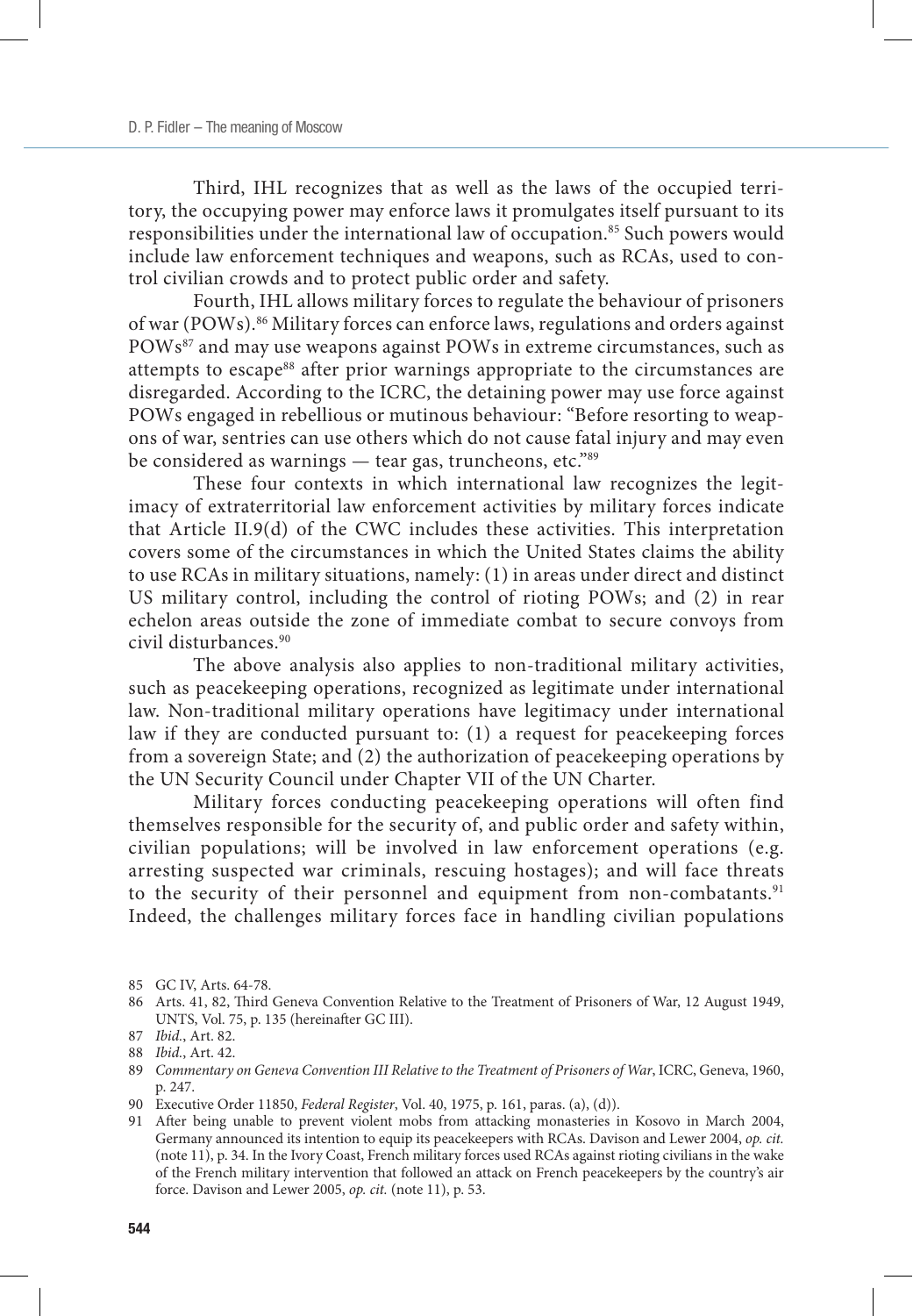

during peacekeeping operations have partly fuelled military interest in "nonlethal" weapons in the last decade.<sup>92</sup>

Thus, the CWC permits the use by military forces of RCAs for law enforcement purposes during non-traditional military operations sanctioned by international law. This interpretation is consistent with US claims that its military forces may lawfully use  $RCAs$  in (1) the conduct of peacetime military operations within an area of ongoing armed conflict when the United States is not a party to the conflict; (2) peacekeeping operations authorized by the receiving State, including peacekeeping operations pursuant to Chapter VI of the UN Charter; and (3) peacekeeping operations where force is authorized by the UN Security Council under Chapter VII of the UN Charter.<sup>93</sup>

This interpretation does not, however, support the US position that it may use RCAs against combatant forces in the above-listed nontraditional military operations.<sup>94</sup> The types of law enforcement activities that international law allows military forces to undertake in traditional and nontraditional military operations relate to the interaction of military troops and non-combatants, in the form of either POWs or civilians, not the engagement of combatant forces.

The interpretation of Article II.9(d) as presented above has two implications that deserve mention. First, it means that in extreme law enforcement situations, military forces conducting extraterritorial law enforcement activities permitted by international law during traditional and non-traditional military operations might not be limited to the use of riot control agents. State practice suggests, however, that the CWC is more restrictive with regard to the use by military forces of toxic chemicals in such activities. Moreover, CWC States Parties, including the United States, have never claimed the ability to use, or actually used, toxic chemicals other than RCAs for the types of law enforcement activities permitted by international law in traditional and non-traditional military operations.95, 96 This more restrictive interpretation has two sources: (1) those activities are extraterritorial and do not benefit from the discretion accorded by international law to governments within their own territories; and (2) they are undertaken by military forces. The CWC's

96 This situation has produced incentives for trying to fit new chemical compounds, such as malodorants, within the definition of an RCA, as the United States has done. Davison and Lewer 2003, op. cit. (note 95), p. 10. Such an approach will not, however, work for stronger incapacitating chemicals. As a National Research Council report observed, "[t]he use of calmatives had (…) been envisioned in connection with hostage situations and for use with 'unmanageable' prisoners, but not for riot situations in which incapacitated individuals might be trampled or crushed in the rioting." Committee for an Assessment of Non-Lethal Weapons Science and Technology, *op. cit.* (note 62), p. 27.

<sup>92</sup> Fidler, *op. cit.* (note 2), p. 58.

<sup>93</sup> US Senate Executive Resolution No. 75 – Relative to the Chemical Weapons Convention, *Congressional Record*, Vol. 143, p. S3373-01, 17 April 1997, § 26A.

<sup>94</sup> *Ibid.*

<sup>95</sup> President Bush authorized US military forces to use RCAs in Iraq in 2003 under the circumstances described in Executive Order 11850. Neil Davison and Nicholas Lewer, Bradford Non-Lethal Weapons Research Project Report No. 4, 2003, p. 13. The UK military indicated in March 2003 that it would use RCAs in Iraq solely for riot control purposes. Davison and Lewer 2004, *op. cit.* (note 11), p. 34.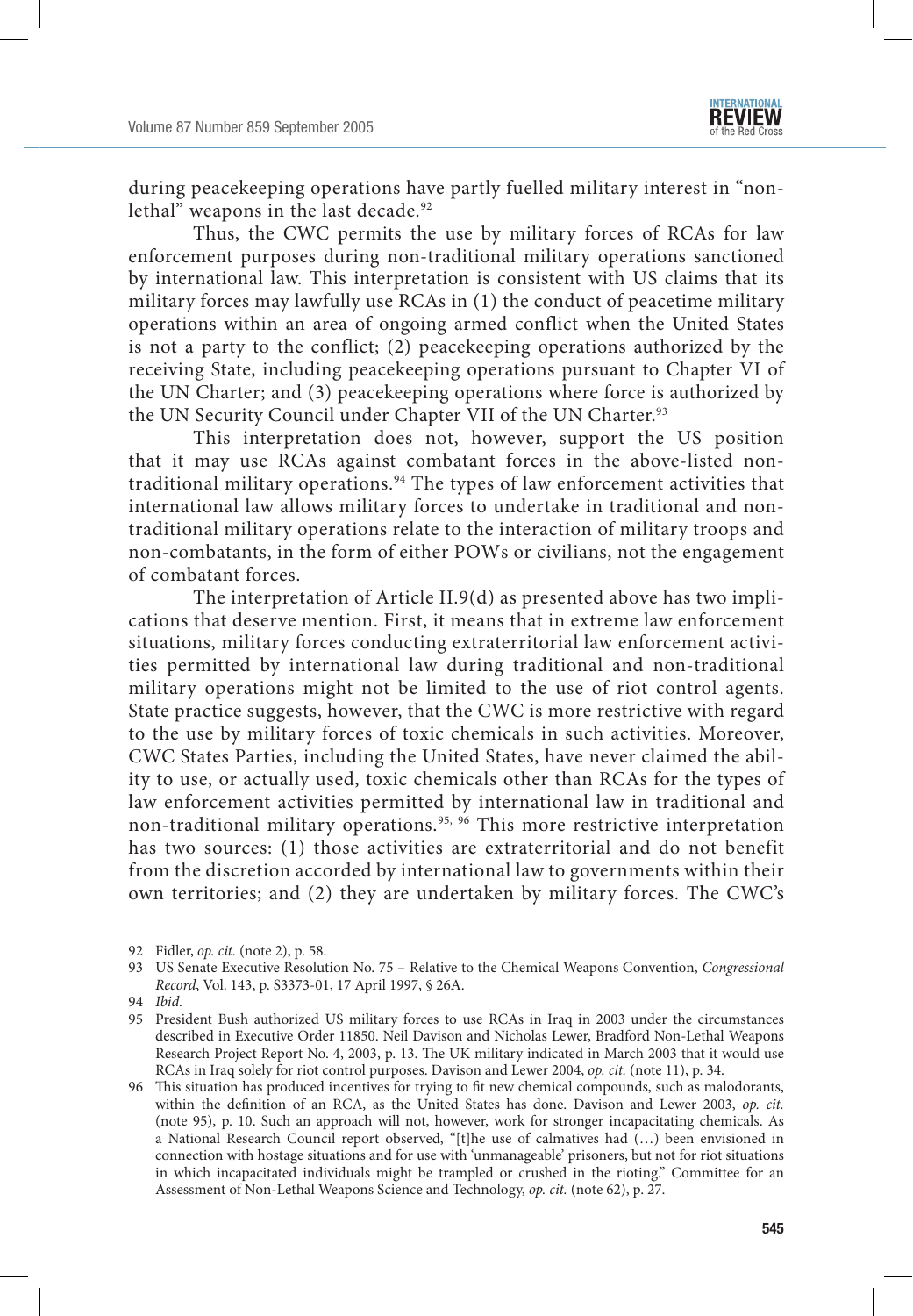object and purpose means that heightened scrutiny, and extra safeguards, are appropriate when extraterritorial military activities involving toxic chemicals are at issue.

The second implication of the above interpretation of Article II.9(d) is that it covers many, but not all, of the uses of riot control agents which the United States claims are legal under the CWC. It does not cover two situations in which the United States believes that the use of RCAs is legally permissible: (1) contexts in which civilians are used to mask or screen attacks and civilian casualties can be reduced or avoided; and (2) rescue missions in remote areas of downed aircrew and passengers, and of escaping POWs.97 Neither of these situations resembles those in which military forces may engage in the kinds of law enforcement activities sanctioned by international law.

The use of riot control agents against enemy combatants attempting to capture downed aircrew and passengers or escaping POWs, or against enemy combatants who are employing civilians as human shields or to mask attacks, is more akin to a method of warfare than to a law enforcement purpose. Neither of these uses fits in with the kinds of law enforcement activities that are undertaken by military forces and sanctioned by international law. Interpreting Article II.9(d) in this manner is consistent with treaty interpretation principles because it distinguishes between law enforcement purposes permitted by Article II.9(d) and methods of warfare prohibited by Article I.5.

# *Law enforcement and combating insurgencies*

Counter-insurgency operations in Iraq have raised the question whether military forces can use RCAs or incapacitating chemicals in counterinsurgency activities. In other words, can counter-insurgency operations mounted by military forces be considered a law enforcement purpose under Article II.9(d)? The insurgency context poses conceptual problems because it falls between traditional notions of armed conflict between States and law enforcement within a State. Environments involving insurgencies and largescale, organized civil violence have presented IHL with difficulties in the past, as evidenced by the controversies that surrounded the negotiation of Additional Protocol II on non-international armed conflict. It is therefore not surprising that the insurgency context creates problems for the interpretation of Article II.9(d).

International humanitarian law rules on non-international armed conflict apply to conflicts in the territory of a State between its armed forces and dissident armed forces or other organized armed groups which exercise such control over a part of that State's territory as to enable them to carry out sustained and concerted military operations.<sup>98</sup> This threshold provides a demarcation point between armed conflict and law enforcement within a State. Thus,

<sup>97</sup> Executive Order 11850, *op. cit.* (note 90), § (b)-(c).

<sup>98</sup> Art. 1, Protocol (II) Additional to the Geneva Conventions of 12 August 1949, and Relating to the Protection of Victims of Non-International Armed Conflicts, 10 June 1977, UNTS, Vol. 1125, p. 609.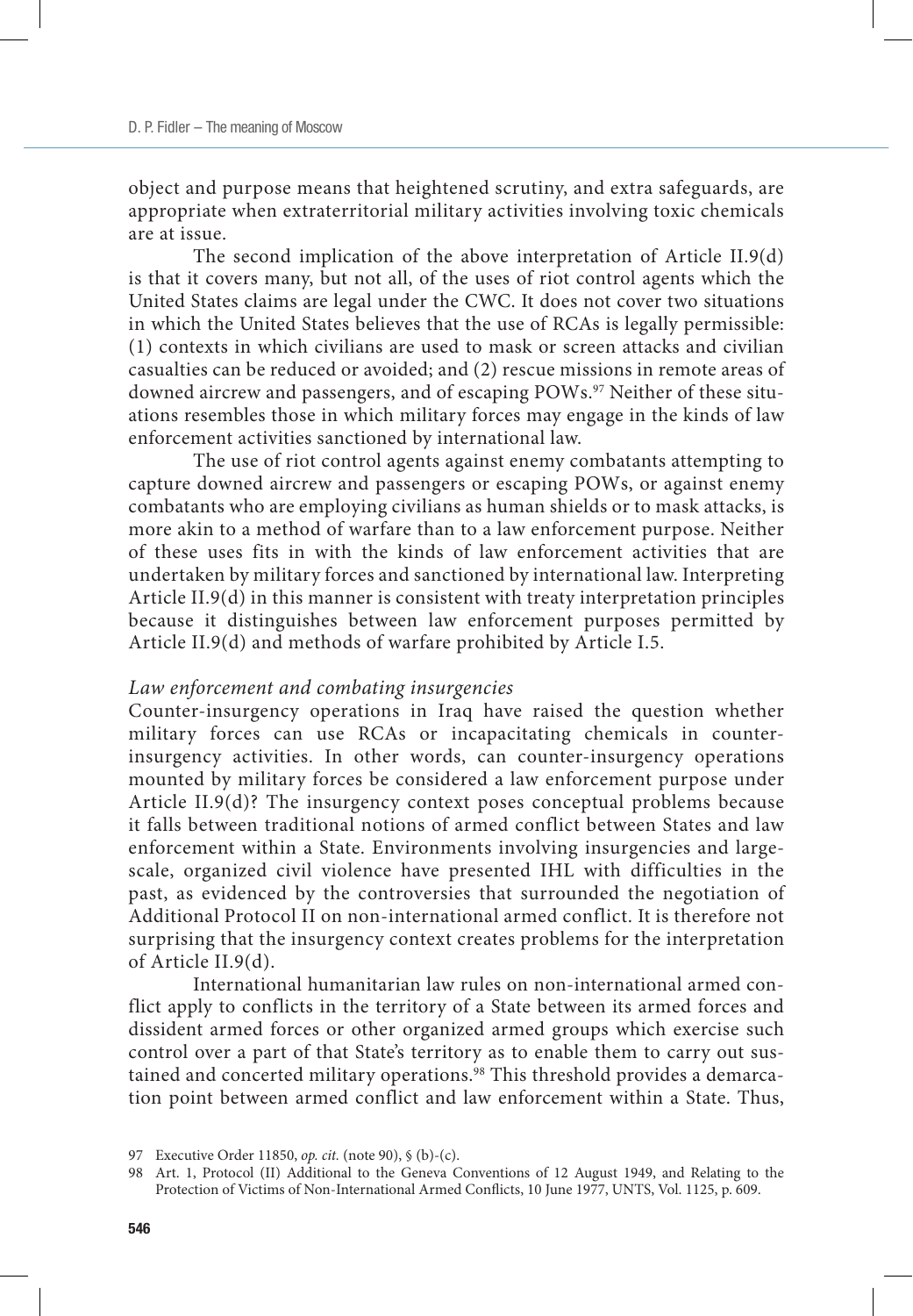

Additional Protocol II is a relevant source of applicable rules that should inform interpretation of Article II.9(d).

Military action taken against insurgents who exercise control over part of a State's territory and carry out sustained and concerted military operations constitutes armed conflict rather than law enforcement, and thus falls outside Article II.9(d). The CWC's prohibition of the use of chemical weapons "under any circumstance"<sup>99</sup> encompasses civil conflict as well as international conflict. This reasoning also suggests that use of RCAs in counter-insurgency operations would be a method of warfare prohibited by Article I.5 of the CWC. The State practice of military forces in Iraq to date supports this interpretation, because such forces have not used RCAs or incapacitating chemicals in counter-insurgency operations.

Moscow, law enforcement and the CWC

The foregoing detailed analysis of the CWC's law enforcement provision is made in response to the shock waves that the use of fentanyl to end the Moscow hostage crisis sent through the debate on NLWs and international law. Most experts agreed that Russia's use of fentanyl fell within Article II.9(d), but uncertainty and worries about this provision's meaning and application with respect to contexts beyond the scenario in Moscow urgently needed to be resolved. The interpretation of Article II.9(d) presented above answers many questions raised about this provision and addresses fears that Moscow demonstrated it to be, as some had previously argued, "a grave weakness" making the CWC vulnerable to "advancing science and technology."100 Admittedly, the law enforcement provision is complex, but analysis in the wake of Moscow indicates that it does not prostrate the CWC's object and purpose before benign or malevolent manipulation of advances in science and technology. Clarification of the provision is an important development after Moscow, but, as the next section argues, the impact of Moscow on the debate about NLWs and international law goes beyond determining the meaning of the law enforcement provision in the CWC.

# **Beyond Moscow: Non-lethal weapons and international law today and tomorrow**

Chemical and biological NLWs and international law: A sea change?

Looking beyond the impact of the Moscow crisis on the interpretation of the CWC, a shift can be detected among important opinion leaders in the United States with regard to the prudence of pursuing chemical or biological NLW capabilities. This shift can be perceived in two reports by NLW task forces sponsored by the influential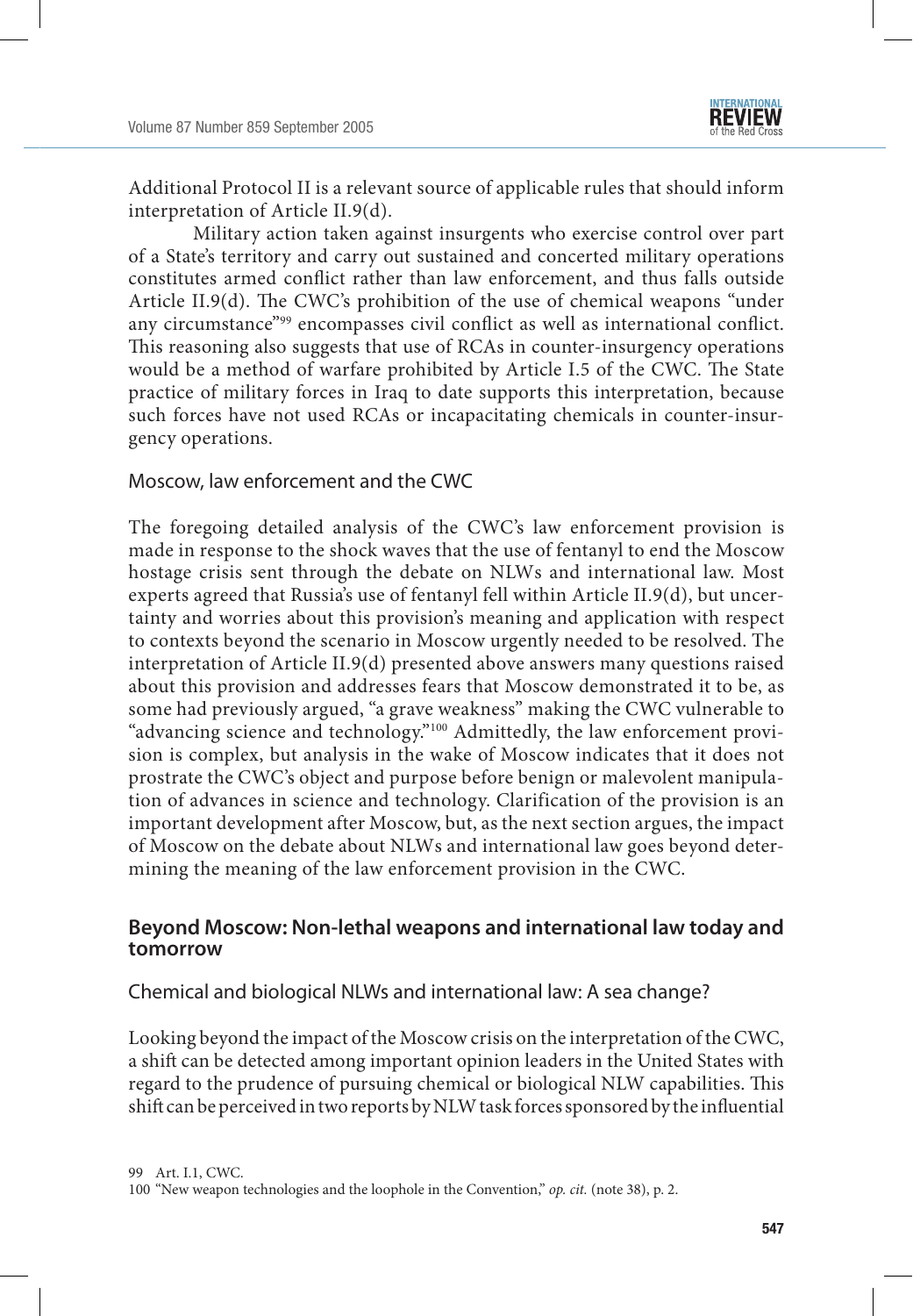Council on Foreign Relations (CFR), one issued before the Moscow incident and one aft er. In 1999, a CFR task force discussing chemical and biological capabilities argued that "[o]n occasion, U.S. security might be improved by a modification to a treaty,"101 which suggested a willingness on the part of opinion leaders in the United States to consider amending the CWC and/or the BWC.

Another CFR task force on non-lethal weapons reached, however, the opposite conclusion in 2004. This task force "considered the benefits that would accrue and the problems that would be posed by either a U.S. attempt to interpret the CWC or by a U.S. move to amend or to renounce the CWC in order to be able to use chemicals as nonlethal weapons against enemy combatants."<sup>102</sup> This analysis led the task force to conclude:

"The Task Force believes that to press for an amendment to the CWC or even to assert a right to use RCAs as a method of warfare risks impairing the legitimacy of all NLW. This would also free others to openly and legitimately conduct focused governmental R&D [research and development] that could more readily yield advanced lethal agents than improved nonlethal capabilities. (…) Accordingly, the Task Force judges that on balance the best course for the United States is to reaffirm its commitment to the CWC and the BWC and to be a leader in ensuring that other nations comply with the treaties."<sup>103</sup>

The shift from the 1999 report to the conclusion reached by the 2004 report indicates a growth in awareness that loosening the strictures of the CWC or the BWC for "non-lethal" weapons purposes would not only harm US national security by providing incentives for others to pursue research easily exploited for lethal purposes but also — in the words of the 2004 CFR task force — damage the legitimacy of all NLWs. The 2004 CFR task force supported development of more NLW capabilities<sup>104</sup> but concluded that keeping chemical or biological options open would undermine progress toward that goal. This task force wanted to avoid the deleterious policy and legal effects of the "fog of fentanyl" as part of the larger movement for more NLW development.

Other indications, too, support the conclusion that prospects and enthusiasm for more robust chemical capabilities are diminishing. Legal expert David Koplow has argued that amending the CWC to allow military use of "non-lethal" chemical weapons, whether RCAs or incapacitating chemicals, exists only in the realm of fantasy.105 A lawyer with the US Judge Advocate General admitted that the CWC prohibited military use of calmative chemical agents, calling into question the legality of any military interest in such incapacitating weapons.<sup>106</sup>

<sup>101</sup> Independent Task Force 1999, *op. cit.* (note 35).

<sup>102</sup> Independent Task Force 2004, *op. cit.* (note 84), p. 31.

<sup>103</sup> *Ibid.*, p. 32.

<sup>104</sup> *Ibid.*, p. 1.

<sup>105</sup> Davison and Lewer 2005, *op. cit.* (note 11), p. 26 (reporting comments of NLW legal expert David Koplow at the Non-Lethal Defense Conference VI in March 2005).

<sup>106</sup> *Ibid.* (reporting a lawyer from the US Judge Advocate General as arguing that it was "more likely than not that the Chemical Weapons Convention prohibited these types [calmatives] of weapons systems.").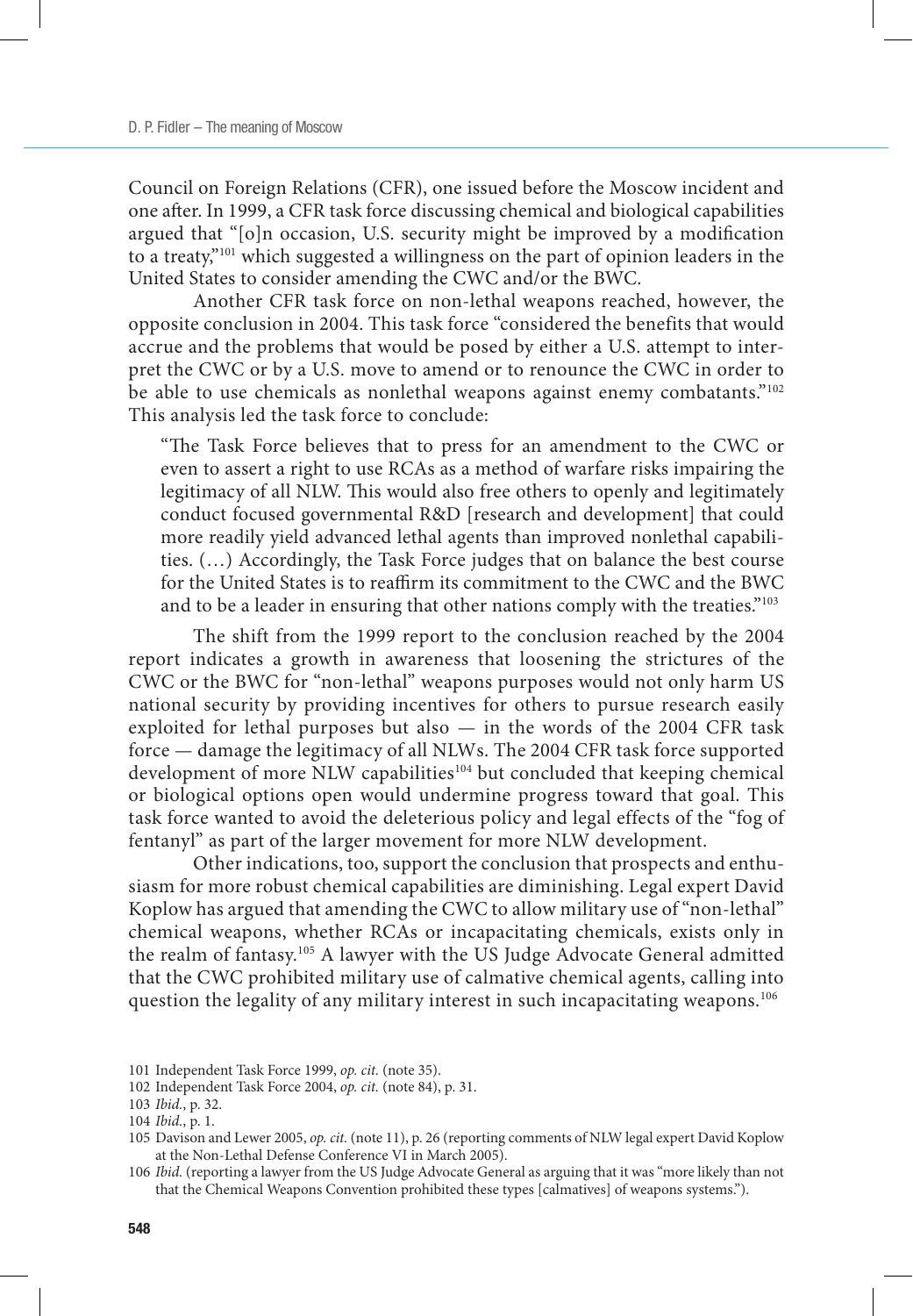

The change in position of CFR task forces does not mean that interest in, or controversy about, chemical and biological NLWs for military purposes has evaporated. Some advocates continue to push for chemical and biological NLWs, which would require changing international law.107 Moreover, indications exist that military interest in incapacitating chemicals continues.108 A NATO report mentioned anti-matériel biological weapons as a technology of interest,<sup>109</sup> despite the BWC's prohibition of such weapons<sup>110</sup> and a prior NATO report that concluded that anti-matériel biological weapons were not permitted under the BWC.<sup>111</sup> Arguments are being put forward that the CWC does not regulate malodorants, meaning that military forces could use them in armed conflict.<sup>112</sup> Misgivings have been expressed that newer incapacitating chemicals will be called RCAs to provide cover for research and development under the guise of law enforcement purposes.<sup>113</sup> In addition, concern is growing about so-called incapacitating "biochemical" weapons involving substances that might be classified as toxins under the BWC and/ or as toxic chemicals under the CWC.114 All these observations mean that international legal vigilance on NLW chemical, biological, and biochemical weapons remains important.

Nevertheless, the shift evident among CFR opinion leaders, combined with the sustained arguments and efforts of NLW sceptics, indicates that some "sea change" has occurred with regard to chemical and biological weapons in the

- 107 Davison and Lewer 2005, *op. cit.* (note 11), p. 21 (reporting that, at the Non-Lethal Defense Conference VI in March 2005, NLW advocate John Alexander held that "the issue of chemical and biological weapons should be revisited for non-lethal weapons purposes arguing that international law prohibiting their development is 'out-dated.'").
- 108 Dando, *op. cit.* (note 54), p. 17. One non-governmental organization has accused the United States of operating a secret chemical weapons programme in violation of the CWC. "US military operates secret chemical weapons program", *Sunshine Project Aerogramme*, No. 2002/05, Sunshine Project, 24 September 2002.
- 109 NATO Research and Technology Organization, *Non-lethal weapons and future peace enforcement operations*, TR-SAS-040, November 2004, p. 3-6.
- 110 See, e.g., *Preliminary Legal Review of Proposed Chemical-Based Nonlethal Weapons*, US Department of the Navy Office of the Judge Advocate General, 30 Nov. 1997, p. 21 ("The Biological Weapons Convention and, more clearly, the domestic [US] implementing legislation, prohibit the development, production, stockpiling of biological agents for use as weapons. Biological agents are broadly defined by the statute so as to include agents used for anti-material purposes.").
- 111 See Committees of the North Atlantic Assembly, *Non-lethal weapons*, Lord Lyell (United Kingdom) General Rapporteur, 18 April 1997, Doc. No. STC (97)3, at § 39 (stating that "the use of biological agents to render fuels inert or destroy materials used in material equipment would not be permissible under the BWC even if the intent was non-lethal.").
- 112 Massimo Annati, "Military use of chemical riot control agents: A case for legal assessment", paper presented to the 3rd European Symposium on Non-Lethal Weapons, 10-12 May 2005, Ettlingen, Germany, p. 7 (arguing that malodorants are not toxic chemicals under the CWC); Jared Silberman, "Non-lethal weaponry and non-proliferation," *Notre Dame Journal of Law, Ethics and Public Policy*, Vol. 19, 2005, pp. 347-348 (US Navy lawyer arguing that "[o]ne thing that you may see on the horizon is the use of malodorants – a way to deny access to an enemy.").
- 113 Davison and Lewer 2005, *op. cit.* (note 11), p. 26.
- 114 Neil Davison, "Weapons focus: Biochemical weapons," in *Bradford Non-Lethal Weapons Research Project Report No. 5*, May 2004, pp. 27-34; Wheelis, *op. cit.* (note 52), pp. 6-13; Malcolm Dando, "The malign use of neuroscience," *Disarmament Forum*, 2005, pp. 17-24; Kathryn Nixdorff, "Assault on the immune system," *Disarmament Forum*, 2005, pp. 25-35.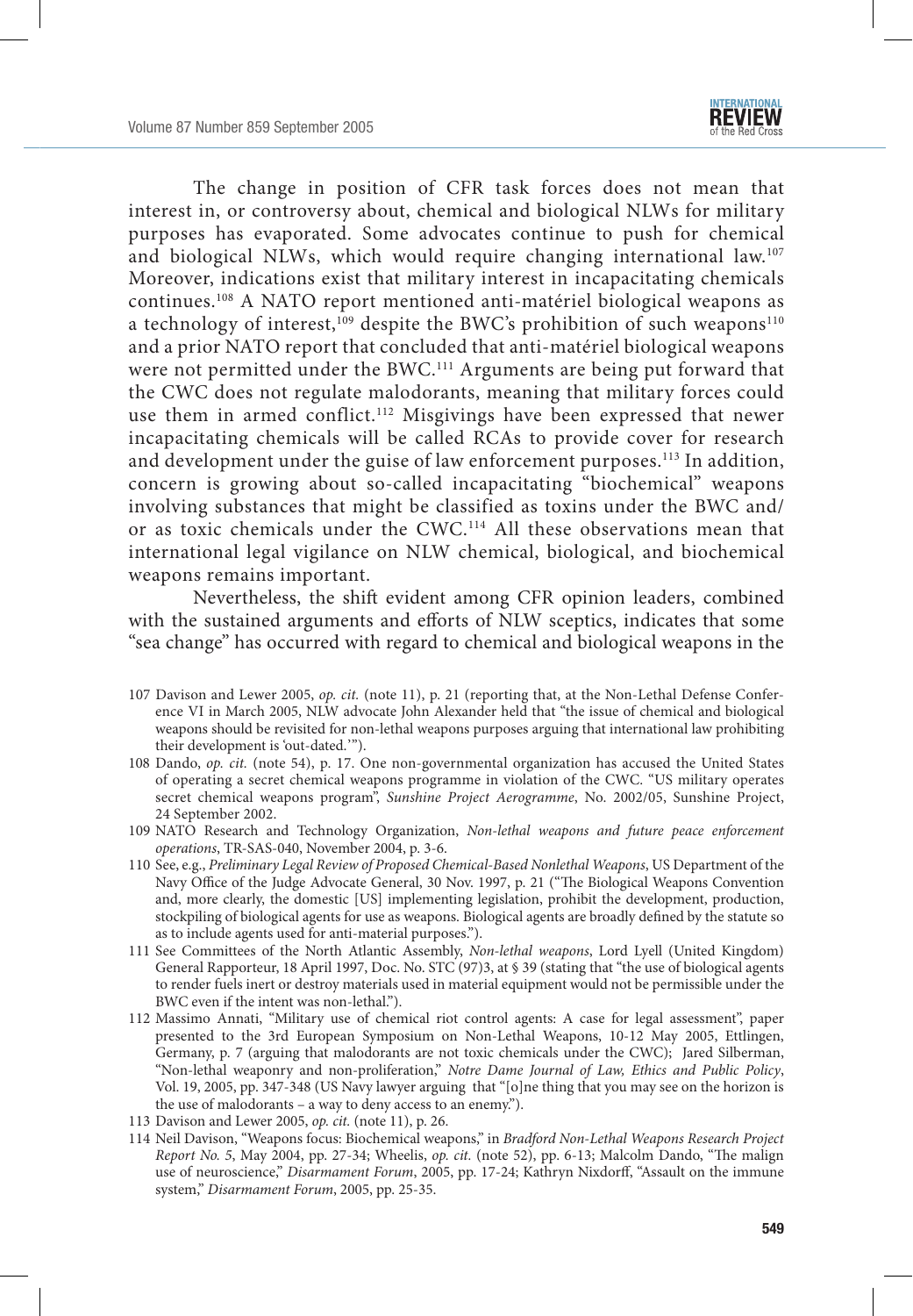debate about NLWs and international law after the Moscow crisis. Whether this sea change proves permanent or ephemeral bears watching in the next decade.

#### The path less regulated: Other NLW technologies and international law

As the Moscow crisis demonstrated and the latest CFR task force recognized, the chemical and biological paths to "non-lethal" weapons are fraught with intense controversy, much of which is connected to the "concentrated" manner in which international law regulates chemical and biological weapons. Other NLW technologies do not face the international legal scrutiny applied to chemical or biological agents. Nothing like the CWC or BWC exists for kinetic, acoustic, electrical, microwave and electromagnetic "non-lethal" weapon technologies; this creates a more conducive environment for research and development. The IHL and IHRL rules that apply are general in nature (e.g. no superfluous injury or unnecessary suffering from a weapon's use; no torture or other cruel, inhuman, or degrading treatment) rather than specific to a technology. This situation facilitates technologies moving from research and development to deployment. Although concerns about some of these technologies do exist, as illustrated by controversies surrounding Taser weapons,<sup>115</sup> nothing like the "fog of fentanyl" currently complicates exploration of these NLW possibilities.

Interestingly, some "non-lethal" weapon advocacy seeks to prevent further density from developing in international legal regulation of these technologies. In November 2004, NATO's Research and Technology Organization (RTO) recommended that, "[i]n order to ensure that NATO forces retain the ability to accomplish missions, NATO nations must remain vigilant against the development of specific legal regimes which unnecessarily limit the ability to use NLW."116 The RTO demonstrated no overt hostility to international law's role vis-à-vis NLWs, for it emphasized the duty of NATO countries to review the legality of new weapons and the need to determine whether IHL adequately addresses the use of "non-lethal" weapons.<sup>117</sup> The desire to prevent further development of specific international legal regulation hints, however, at a concern that the debate on NLWs and international law has created momentum for, or at least serious interest in, international legal regulation of NLW technologies that threatens future military adoption and use of such technologies.

This recommendation underscores, however, a message of sceptics: there is no such thing as a "non-lethal" weapon. The RTO essentially wants the existing rules that apply to any new weapon to apply to NLWs. In other words, treat "non-lethal" weapons as simply weapons under existing rules. Sceptics have been arguing this position all along. The Moscow crisis also supports the argument that thinking of weapons as "lethal" or "non-lethal" is empirically and ethically suspect.

<sup>115</sup> See Davison and Lewer 2005, *op. cit.* (note 11), pp. 34-41 (reviewing controversies surrounding the Taser weapon).

<sup>116</sup> NATO Research and Technology Organization, *op. cit.* (note 109), p. iii.

<sup>117</sup> *Ibid.*, pp. 4-5.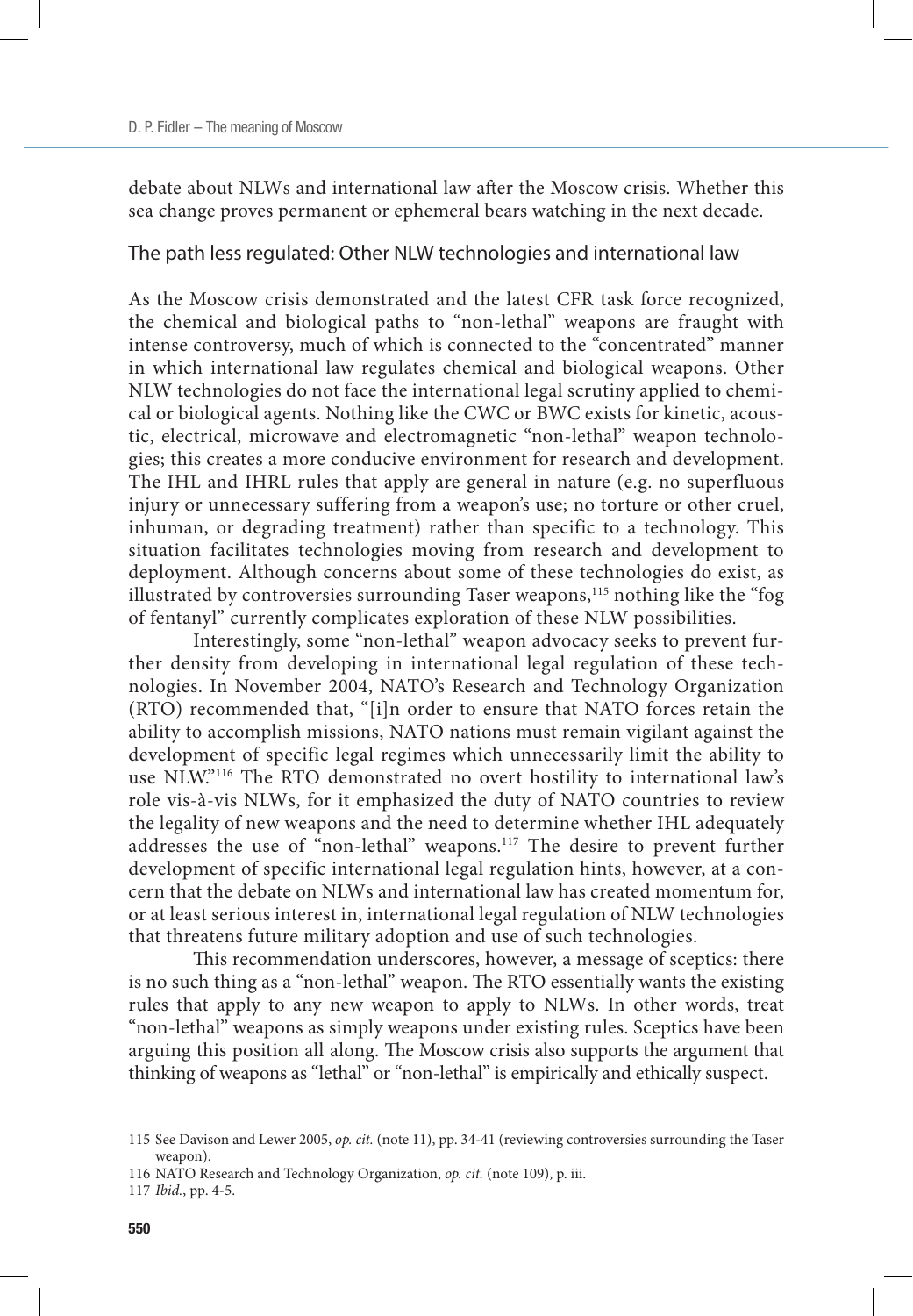

At the same time, the RTO's opposition to specific regulation of NLW technologies undercuts arguments put forward by advocates about why "nonlethal" weapons are ethically different. If a new technology requires, for humanitarian or other ethical reasons, additional rules on its development or use, then the ethically appropriate course of action would be new regulation of military development and use of that technology.118 Arguments that NLWs are ethically distinct rely on the ethics of existing IHL and IHRL as the moral baseline, which makes advocacy for no more specific regulation of new weapon technologies to enhance the military effectiveness of weapons ethically questionable.

In fairness to the RTO, it must be said that the recommendation opposed specific international legal regulations that "unnecessarily" limit military use of NLWs. But this qualifier begs the question as to what constitutes a necessary or unnecessary limit on the militarily effective use of a weapon. The fallout from the Moscow crisis, including the interpretation of the CWC's law enforcement provision, illustrates the value of specific international legal regulation of weapon technologies. The tension between the lessons from Moscow and the desire by some advocates to prevent further international legal regulation of NLW technologies is merely another manifestation of the old tension between military utility (defined by technology) and ethical principle (embodied in humanitarian law), a tension that IHL has been addressing since at least the late nineteenth century. The future of the debate about NLWs and international law will deeply involve both advocates and sceptics in grappling with this ancient tension against the backdrop of technological developments that promise to reshape the nature and art of war.

### **Conclusion**

Davison and Lewer reported that, at a major "non-lethal" weapon conference in March 2005, advocates complained that they were losing the "public relations battle" over NLWs because of criticism from sceptics and the media.<sup>119</sup> Frustration was evident that the critics and the media "just don't get it".<sup>120</sup> Apparently, the critics and the media are not the only ones not "getting it." In 2004, the CFR task force on "non-lethal" weapons concluded that it "found little evidence that the value and transformational applications of nonlethal weapons are appreciated by the senior leadership of the Department of Defense. Despite success on the small scale, NLW have not entered the mainstream of defence thinking and procurement."<sup>121</sup>

The disappointment of advocates with their lack of progress reflects the difficult environment shaped by many factors, including what happened in

<sup>118</sup> The classic example of this dynamic is the development of the prohibition on the use of blinding laser weapons.

<sup>119</sup> Davison and Lewer 2005, *op. cit.* (note 11), p. 21.

<sup>120</sup> *Ibid.*

<sup>121</sup> Independent Task Force 2004, *op. cit.* (note 84), p. 8.